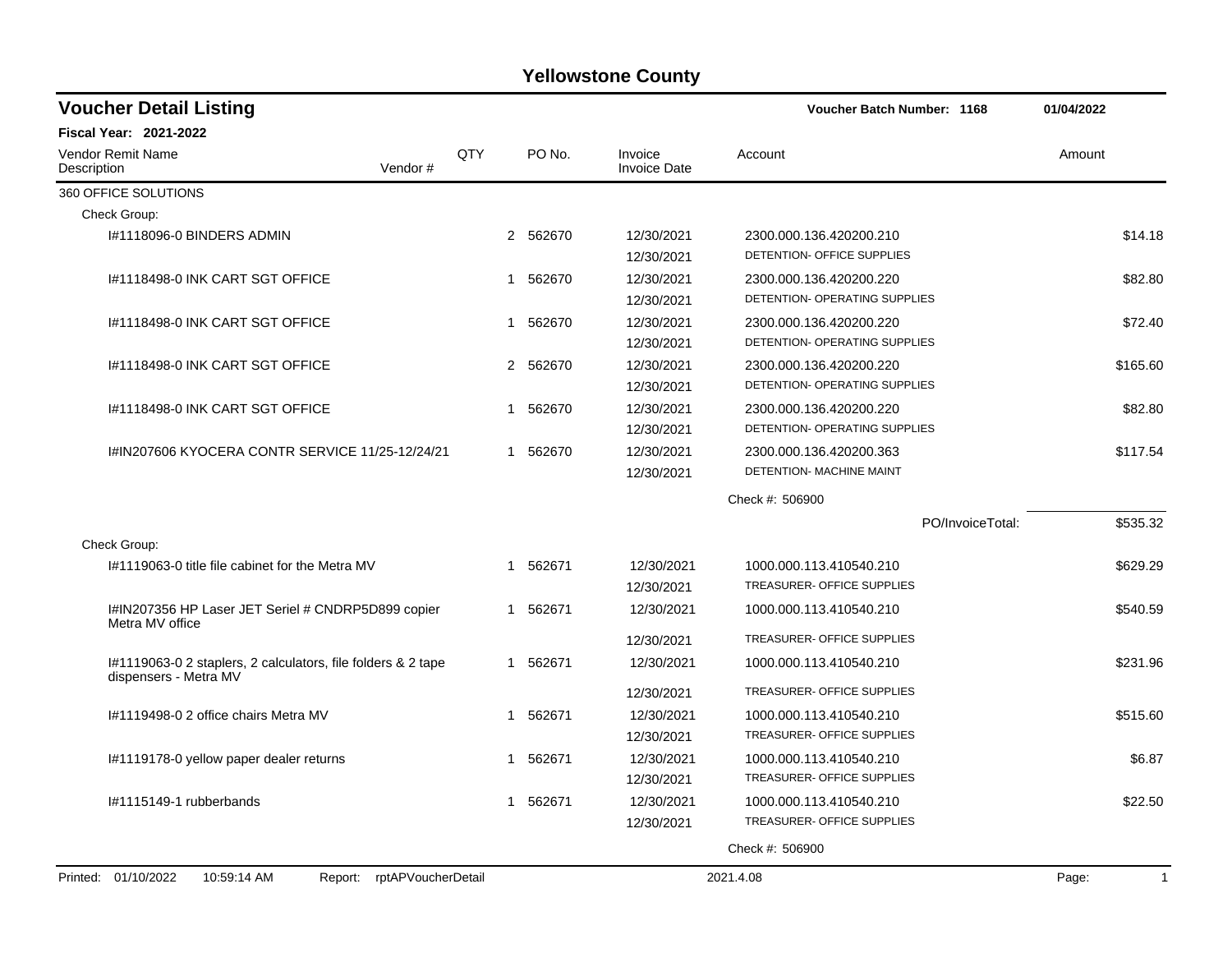| <b>Voucher Detail Listing</b>                                              | Voucher Batch Number: 1168 |   | 01/04/2022 |                                |                               |                  |            |
|----------------------------------------------------------------------------|----------------------------|---|------------|--------------------------------|-------------------------------|------------------|------------|
| Fiscal Year: 2021-2022                                                     |                            |   |            |                                |                               |                  |            |
| Vendor Remit Name<br>Vendor#<br>Description                                | QTY                        |   | PO No.     | Invoice<br><b>Invoice Date</b> | Account                       |                  | Amount     |
|                                                                            |                            |   |            |                                |                               | PO/InvoiceTotal: | \$1,946.81 |
| Check Group:                                                               |                            |   |            |                                |                               |                  |            |
| I#1116048-0 DN Ofc Supplies 12/13/21                                       |                            |   | 1 562672   | 12/30/2021                     | 2301.000.122.411100.210       |                  | \$102.59   |
|                                                                            |                            |   |            | 12/30/2021                     | ATTORNEY- OFFICE SUPPLIES     |                  |            |
| I#1116048-1 DN Ofc Supplies 12/17/21                                       |                            |   | 1 562672   | 12/30/2021                     | 2301.000.122.411100.210       |                  | \$18.74    |
|                                                                            |                            |   |            | 12/30/2021                     | ATTORNEY- OFFICE SUPPLIES     |                  |            |
| I#1117977-0 Ofc Supplies 12/17/21                                          |                            | 1 | 562672     | 12/30/2021                     | 2301.000.122.411100.210       |                  | \$46.16    |
|                                                                            |                            |   |            | 12/30/2021                     | ATTORNEY- OFFICE SUPPLIES     |                  |            |
| I#1119929-0 Ofc Supplies 12/28/21                                          |                            |   | 1 562672   | 12/30/2021                     | 2301.000.122.411100.210       |                  | \$59.98    |
|                                                                            |                            |   |            | 12/30/2021                     | ATTORNEY- OFFICE SUPPLIES     |                  |            |
|                                                                            |                            |   |            |                                | Check #: 506900               |                  |            |
|                                                                            |                            |   |            |                                |                               | PO/InvoiceTotal: | \$227.47   |
| Check Group:                                                               |                            |   |            |                                |                               |                  |            |
| INV#207424 - copy count for 11/10/2021 to 12/09/2021<br>contract# 10311-01 |                            |   | 1 562673   | 12/30/2021                     | 1000.000.121.410340.363       |                  | \$50.00    |
|                                                                            |                            |   |            | 12/30/2021                     | JP- MACHINE MAINT             |                  |            |
| INV#207425 - copy count for 11/25/2021 to 12/24/2021<br>contract# 18509-01 |                            |   | 1 562673   | 12/30/2021                     | 1000.000.121.410340.363       |                  | \$50.00    |
|                                                                            |                            |   |            | 12/30/2021                     | JP- MACHINE MAINT             |                  |            |
|                                                                            |                            |   |            |                                | Check #: 506900               |                  |            |
|                                                                            |                            |   |            |                                |                               | PO/InvoiceTotal: | \$100.00   |
| Check Group:                                                               |                            |   |            |                                |                               |                  |            |
| I#1119614-0; Folders CCWs                                                  |                            |   | 1 562694   | 01/03/2022                     | 2300.000.131.420140.202       |                  | \$53.40    |
|                                                                            |                            |   |            | 1/3/2022                       | DETECTIVES- EXPENSE OF INVEST |                  |            |
| I#1119614-0; Expanding files civil                                         |                            | 1 | 562694     | 01/03/2022                     | 2300.000.133.420160.220       |                  | \$22.27    |
|                                                                            |                            |   |            | 1/3/2022                       | CIVIL- OPERATING SUPPLIES     |                  |            |
| I#1119618-0; Folders                                                       |                            | 1 | 562694     | 01/03/2022                     | 2300.000.130.420110.210       |                  | \$41.82    |
|                                                                            |                            |   |            | 1/3/2022                       | <b>ADMIN- OFFICE SUPPLIES</b> |                  |            |
| I#1119763-0; Pens assorted                                                 |                            | 1 | 562694     | 01/03/2022                     | 2300.000.130.420110.210       |                  | \$30.73    |
|                                                                            |                            |   |            | 1/3/2022                       | <b>ADMIN- OFFICE SUPPLIES</b> |                  |            |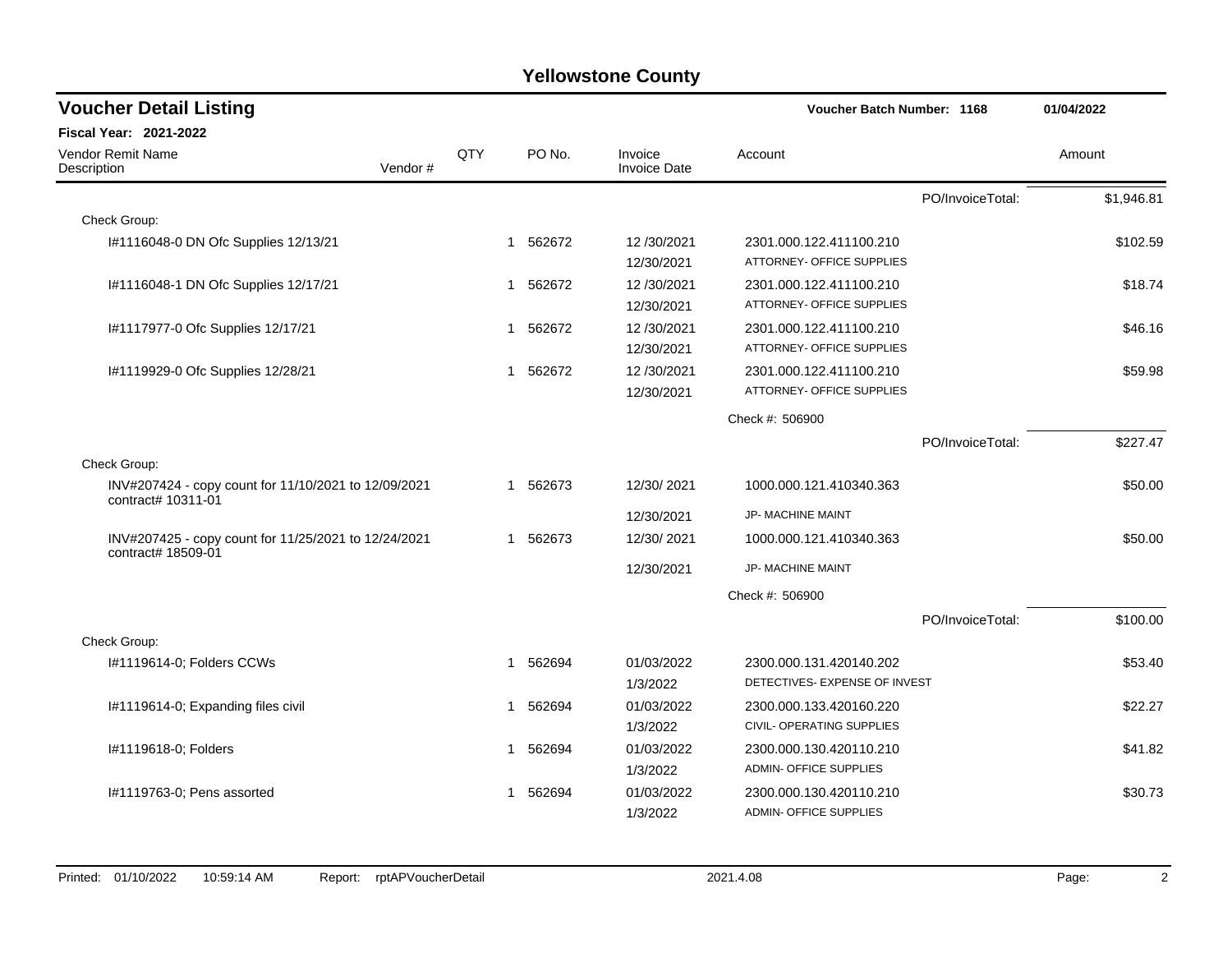| <b>Voucher Detail Listing</b>                                                                         |         |     |    |          |                                | Voucher Batch Number: 1168                               |                  | 01/04/2022 |
|-------------------------------------------------------------------------------------------------------|---------|-----|----|----------|--------------------------------|----------------------------------------------------------|------------------|------------|
| Fiscal Year: 2021-2022                                                                                |         |     |    |          |                                |                                                          |                  |            |
| Vendor Remit Name<br>Description                                                                      | Vendor# | QTY |    | PO No.   | Invoice<br><b>Invoice Date</b> | Account                                                  |                  | Amount     |
| I#1119884-0; Staples, highlighters, markers, sticky notes,<br>correction tape, gem clips              |         |     |    | 1 562694 | 01/03/2022                     | 2300.000.130.420110.210                                  |                  | \$63.83    |
|                                                                                                       |         |     |    |          | 1/3/2022                       | <b>ADMIN- OFFICE SUPPLIES</b>                            |                  |            |
| I#IN207594 C#16823-01 overage 11/25-12/24/21                                                          |         |     |    | 1 562694 | 01/03/2022<br>1/3/2022         | 2300.000.130.420110.363<br>ADMIN- MACHINE MAINT          |                  | \$35.02    |
| I#IN208088; Printer repair HP CF377A                                                                  |         |     | 1  | 562694   | 01/03/2022                     | 2300.000.133.420160.220<br>CIVIL- OPERATING SUPPLIES     |                  | \$100.00   |
|                                                                                                       |         |     |    |          | 1/3/2022                       |                                                          |                  |            |
| I#1119614-1; Folders CCWs                                                                             |         |     | -1 | 562694   | 01/03/2022<br>1/3/2022         | 2300.000.131.420140.202<br>DETECTIVES- EXPENSE OF INVEST |                  | \$53.40    |
|                                                                                                       |         |     |    |          |                                | Check #: 506900                                          |                  |            |
|                                                                                                       |         |     |    |          |                                |                                                          | PO/InvoiceTotal: | \$400.47   |
| Check Group:                                                                                          |         |     |    |          |                                |                                                          |                  |            |
| I#113306-0 Xerox 20# Paper, Stapes, Clasp Envelopes &<br>9x12 Envelopes                               |         |     | 1  | 562695   | 1/03/2022                      | 1000.000.102.410940.210                                  |                  | \$70.88    |
|                                                                                                       |         |     |    |          | 1/3/2022                       | CLERK & REC- OFFICE SUPPLIES                             |                  |            |
| I#1113444-0 HP 26A Toner-Records Room (N)                                                             |         |     | 1  | 562695   | 1/03/2022                      | 2393.000.102.410950.210                                  |                  | \$253.42   |
|                                                                                                       |         |     |    |          | 1/3/2022                       | RECORDS- OFFICE SUPPLIES                                 |                  |            |
| I#1115179-0 HP 25X Laserjet Toner-Plat Printer                                                        |         |     | 1  | 562695   | 1/03/2022<br>1/3/2022          | 2393.000.102.410950.210<br>RECORDS- OFFICE SUPPLIES      |                  | \$330.62   |
| I#1117813-0 Anti-Static Screen Wipes                                                                  |         |     | -1 | 562695   | 1/03/2022                      | 1000.000.102.410940.210                                  |                  | \$26.28    |
|                                                                                                       |         |     |    |          | 1/3/2022                       | <b>CLERK &amp; REC- OFFICE SUPPLIES</b>                  |                  |            |
| I#1118174-0 Letter Openers, 6x9 Envelopes, Sharpie<br>Markers, Blue Pilot Pens, Blue Med Energel Pens |         |     | 1  | 562695   | 1/03/2022                      | 1000.000.102.410940.210                                  |                  | \$149.78   |
|                                                                                                       |         |     |    |          | 1/3/2022                       | CLERK & REC- OFFICE SUPPLIES                             |                  |            |
| I#1118176-0 HP 51x Toner-Records Room (S)                                                             |         |     | -1 | 562695   | 1/03/2022                      | 2393.000.102.410950.210                                  |                  | \$286.19   |
|                                                                                                       |         |     |    |          | 1/3/2022                       | RECORDS- OFFICE SUPPLIES                                 |                  |            |
|                                                                                                       |         |     |    |          |                                | Check #: 506900                                          |                  |            |
|                                                                                                       |         |     |    |          |                                |                                                          | PO/InvoiceTotal: | \$1,117.17 |
|                                                                                                       |         |     |    |          |                                |                                                          | Vendor Total:    | \$4,327.24 |
| <b>ACCENT PRINT SHOP</b>                                                                              | 047797  |     |    |          |                                |                                                          |                  |            |
| Check Group:                                                                                          |         |     |    |          |                                |                                                          |                  |            |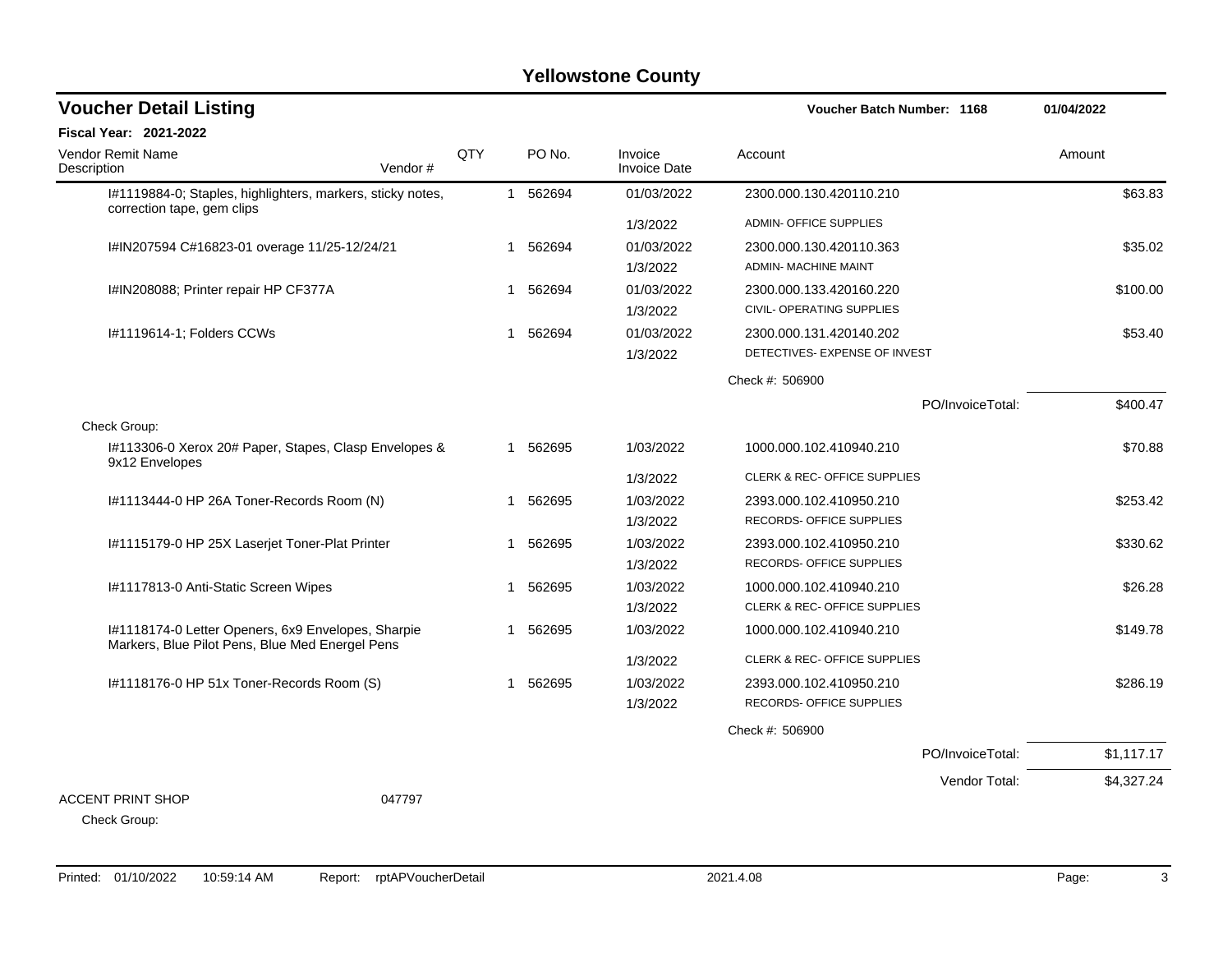| <b>Voucher Detail Listing</b>                                       |       |          |                                | Voucher Batch Number: 1168                                  | 01/04/2022 |
|---------------------------------------------------------------------|-------|----------|--------------------------------|-------------------------------------------------------------|------------|
| <b>Fiscal Year: 2021-2022</b>                                       |       |          |                                |                                                             |            |
| Vendor Remit Name<br>Description<br>Vendor#                         | QTY   | PO No.   | Invoice<br><b>Invoice Date</b> | Account                                                     | Amount     |
| I#36342; 30,000 Window envelopes- Billings office @ .058            | 30000 | 562710   | 01/03/2022                     | 1000.000.113.410540.210                                     | \$1,740.00 |
|                                                                     |       |          | 1/3/2022                       | TREASURER- OFFICE SUPPLIES                                  |            |
|                                                                     |       |          |                                | Check #: 506901                                             |            |
|                                                                     |       |          |                                | PO/InvoiceTotal:                                            | \$1,740.00 |
|                                                                     |       |          |                                | Vendor Total:                                               | \$1,740.00 |
| ADVANCED ARBOR CARE                                                 |       |          |                                |                                                             |            |
| Check Group:<br>1#110421 BLM FUELS REDUCTION KRUTZFEIDT<br>11/4/21  |       | 1 562709 | 01/03/2022                     | 2957.000.125.420661.398                                     | \$3,000.00 |
|                                                                     |       |          | 1/3/2022                       | BLM COMM ASSIST L19AS00020- VAR CONTRACT<br><b>SERVICES</b> |            |
| 1#111121 BLM FUELS REDUCTION RAFFERTY 11/11/21                      |       | 1 562709 | 01/03/2022                     | 2957.000.125.420661.398                                     | \$3,000.00 |
|                                                                     |       |          | 1/3/2022                       | BLM COMM ASSIST L19AS00020- VAR CONTRACT<br><b>SERVICES</b> |            |
|                                                                     |       |          |                                | Check #: 506902                                             |            |
|                                                                     |       |          |                                | PO/InvoiceTotal:                                            | \$6,000.00 |
|                                                                     |       |          |                                | Vendor Total:                                               | \$6,000.00 |
| ARCHIE COCHRANE MOTORS<br>001410<br>Check Group:                    |       |          |                                |                                                             |            |
| I#797381/1; Car #21 front brakes                                    | 1     | 562681   | 01/03/2022<br>1/3/2022         | 2300.000.132.420150.361<br>PATROL- VEHICLE REPAIRS          | \$263.44   |
| I#798650/1; Car #2 tire repair                                      | 1     | 562681   | 01/03/2022                     | 2300.000.132.420150.361                                     | \$18.00    |
|                                                                     |       |          | 1/3/2022                       | PATROL- VEHICLE REPAIRS                                     |            |
|                                                                     |       |          |                                | Check #: 506903                                             |            |
|                                                                     |       |          |                                | PO/InvoiceTotal:                                            | \$281.44   |
|                                                                     |       |          |                                | Vendor Total:                                               | \$281.44   |
| <b>BARGREEN ELLINGSON INC</b><br>046659                             |       |          |                                |                                                             |            |
| Check Group:                                                        |       |          |                                |                                                             |            |
| I#010165987 WHT COCKTAIL NAPKINS                                    |       | 7 562667 | 12/30/2021<br>12/30/2021       | 2300.000.136.420200.220<br>DETENTION- OPERATING SUPPLIES    | \$126.00   |
| 1#010165987 PAPER TOWEL                                             | 3     | 562667   | 12/30/2021                     | 2300.000.136.420200.220                                     | \$178.35   |
|                                                                     |       |          | 12/30/2021                     | DETENTION- OPERATING SUPPLIES                               |            |
| Printed: 01/10/2022<br>rptAPVoucherDetail<br>10:59:14 AM<br>Report: |       |          |                                | 2021.4.08                                                   | Page:<br>4 |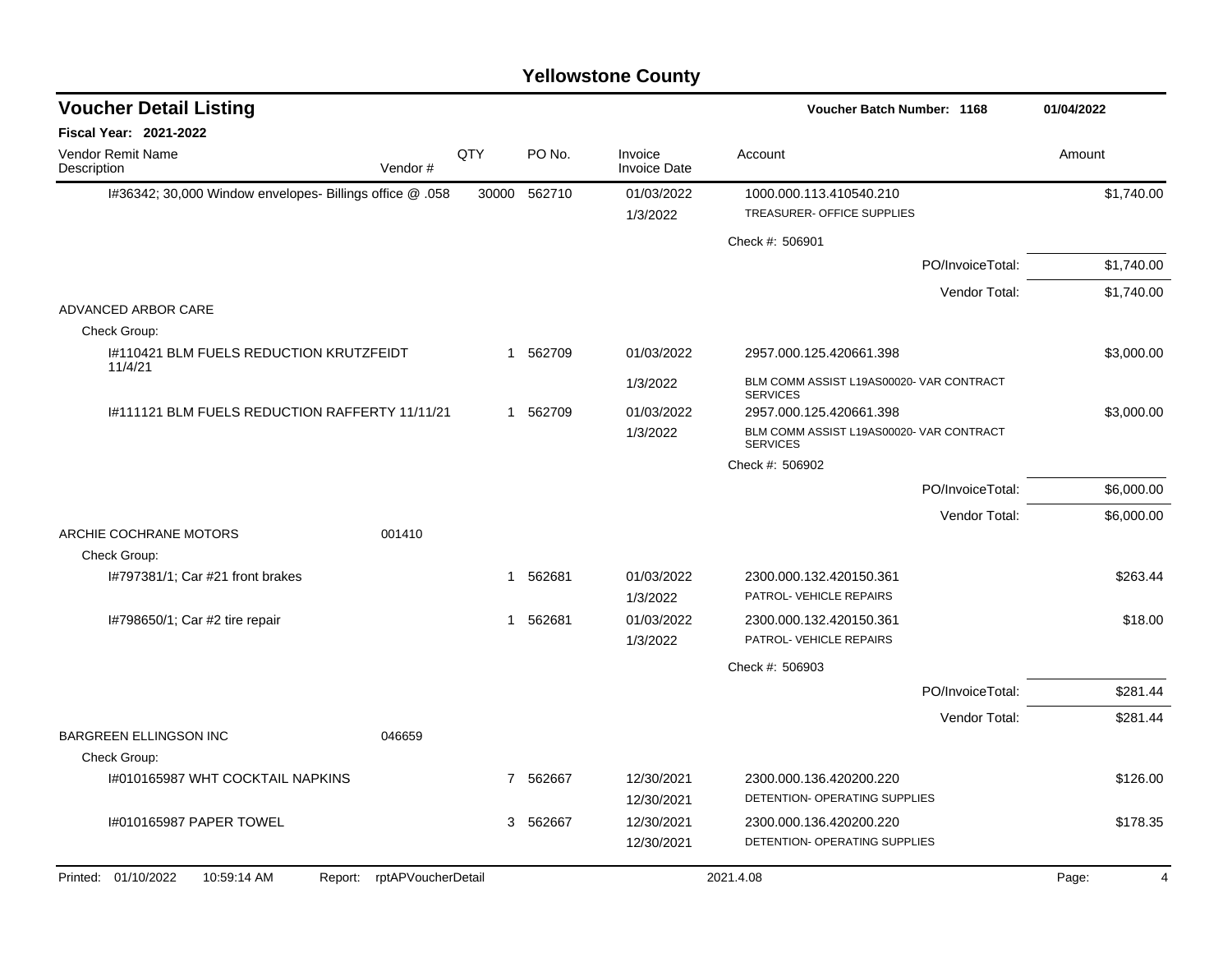| <b>Voucher Detail Listing</b>                 |                    |                |          |                                | Voucher Batch Number: 1168                                | 01/04/2022 |
|-----------------------------------------------|--------------------|----------------|----------|--------------------------------|-----------------------------------------------------------|------------|
| <b>Fiscal Year: 2021-2022</b>                 |                    |                |          |                                |                                                           |            |
| Vendor Remit Name<br>Description              | Vendor#            | QTY            | PO No.   | Invoice<br><b>Invoice Date</b> | Account                                                   | Amount     |
| 1#010165987 2 PLY PAPER TOWEL                 |                    |                | 9 562667 | 12/30/2021<br>12/30/2021       | 2300.000.136.420200.220<br>DETENTION- OPERATING SUPPLIES  | \$277.02   |
| 1#010165987 DUST PAN                          |                    | 8              | 562667   | 12/30/2021<br>12/30/2021       | 2300.000.136.420200.224<br>DETENTION- JANITORIAL SUPPLIES | \$51.60    |
| I#010165713 COLLAR ADAPTER                    |                    | 1              | 562667   | 12/30/2021<br>12/30/2021       | 2300.000.136.420200.220<br>DETENTION- OPERATING SUPPLIES  | \$10.60    |
| I#010151017 POLY CONTAINER                    |                    | 1              | 562667   | 12/30/2021<br>12/30/2021       | 2300.000.136.420200.220<br>DETENTION- OPERATING SUPPLIES  | \$52.72    |
| 1#010165988 TOILET PAPER                      |                    | 20             | 562667   | 12/30/2021<br>12/30/2021       | 2300.000.136.420200.220<br>DETENTION- OPERATING SUPPLIES  | \$917.60   |
| #010165988 BODY SOAP                          |                    | 15             | 562667   | 12/30/2021<br>12/30/2021       | 2300.000.136.420200.220<br>DETENTION- OPERATING SUPPLIES  | \$928.50   |
| 1#010165988 GARBAGE BAGS                      |                    | 4              | 562667   | 12/30/2021<br>12/30/2021       | 2300.000.136.420200.220<br>DETENTION- OPERATING SUPPLIES  | \$176.76   |
|                                               |                    |                |          |                                | Check #: 506904                                           |            |
|                                               |                    |                |          |                                | PO/InvoiceTotal:                                          | \$2,719.15 |
|                                               |                    |                |          |                                | Vendor Total:                                             | \$2,719.15 |
| BOB BARKER COMPANY, INC                       | 001977             |                |          |                                |                                                           |            |
| Check Group:                                  |                    |                |          |                                |                                                           |            |
| I#INV1708525 PANTYS SZ8                       |                    | 15             | 562666   | 12/30/2021<br>12/30/2021       | 2300.000.136.420200.226<br>DETENTION- CLOTHING & UNIFORMS | \$127.50   |
| I#INV1708525 SHIRTS SZ 8XL                    |                    | $\overline{2}$ | 562666   | 12/30/2021<br>12/30/2021       | 2300.000.136.420200.226<br>DETENTION- CLOTHING & UNIFORMS | \$15.48    |
| I#INV1708993 BOXERS SZ LRG                    |                    | 50             | 562666   | 12/30/2021<br>12/30/2021       | 2300.000.136.420200.226<br>DETENTION- CLOTHING & UNIFORMS | \$724.50   |
| I#INV1708993 BRAS SZ 38                       |                    | 30             | 562666   | 12/30/2021<br>12/30/2021       | 2300.000.136.420200.226<br>DETENTION- CLOTHING & UNIFORMS | \$567.00   |
|                                               |                    |                |          |                                | Check #: 506905                                           |            |
|                                               |                    |                |          |                                | PO/InvoiceTotal:                                          | \$1,434.48 |
|                                               |                    |                |          |                                | Vendor Total:                                             | \$1,434.48 |
| Printed: 01/10/2022<br>10:59:14 AM<br>Report: | rptAPVoucherDetail |                |          |                                | 2021.4.08                                                 | 5<br>Page: |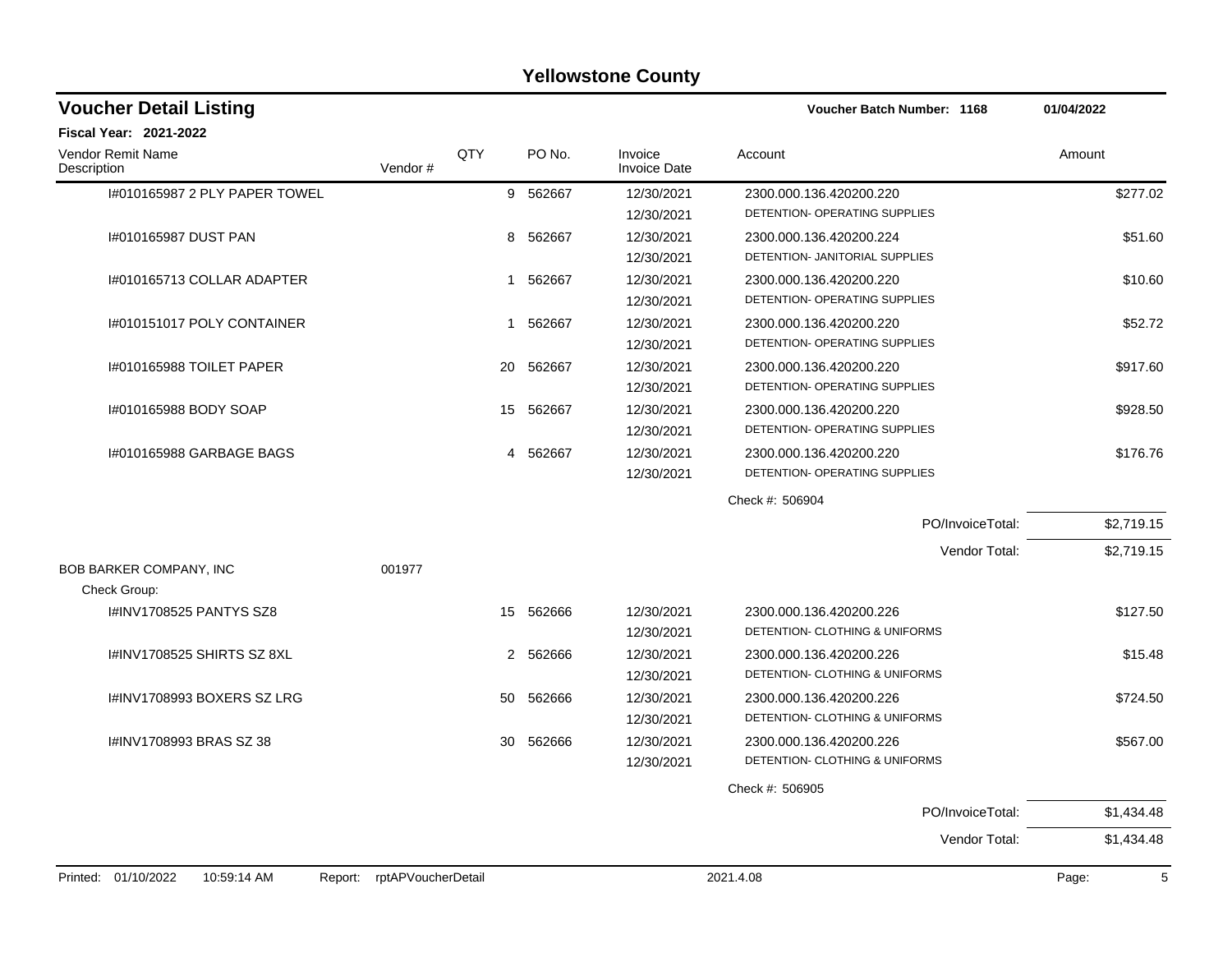| <b>Voucher Detail Listing</b>                          |                            |     |              |          |                                | Voucher Batch Number: 1168                                     |                  | 01/04/2022  |
|--------------------------------------------------------|----------------------------|-----|--------------|----------|--------------------------------|----------------------------------------------------------------|------------------|-------------|
| Fiscal Year: 2021-2022                                 |                            |     |              |          |                                |                                                                |                  |             |
| Vendor Remit Name<br>Description                       | Vendor#                    | QTY |              | PO No.   | Invoice<br><b>Invoice Date</b> | Account                                                        |                  | Amount      |
| CENTURYLINK                                            |                            |     |              |          |                                |                                                                |                  |             |
| Check Group:                                           |                            |     |              |          |                                |                                                                |                  |             |
| A#4062482082-937B 217 N 27TH 12/22/21                  |                            |     |              | 1 562700 | 01/03/2022<br>1/3/2022         | 6060.000.608.500800.345<br>TECHNOLOGY- TELEPHONE & TECHNOLOGY  |                  | \$150.15    |
| A#4062482084-941B 3165 KING AVE E 12/22/21             |                            |     |              | 1 562700 | 01/03/2022<br>1/3/2022         | 6060.000.608.500800.345<br>TECHNOLOGY- TELEPHONE & TECHNOLOGY  |                  | \$45.79     |
| A#4062482083-939B 3165 KING AVE E 12/22/21             |                            |     |              | 1 562700 | 01/03/2022<br>1/3/2022         | 6060.000.608.500800.345<br>TECHNOLOGY- TELEPHONE & TECHNOLOGY  |                  | \$60.63     |
|                                                        |                            |     |              |          |                                | Check #: 506906                                                |                  |             |
|                                                        |                            |     |              |          |                                |                                                                | PO/InvoiceTotal: | \$256.57    |
| Check Group:<br>A#4062451539 828B MILLER BLDG 12/22/21 |                            |     | $\mathbf{1}$ | 562701   | 1/03/2022<br>1/3/2022          | 1000.000.145.411200.345<br>FACILITIES- TELEPHONE & TECHNOLOGY  |                  | \$47.71     |
|                                                        |                            |     |              |          |                                | Check #: 506906                                                |                  |             |
|                                                        |                            |     |              |          |                                |                                                                | PO/InvoiceTotal: | \$47.71     |
|                                                        |                            |     |              |          |                                |                                                                | Vendor Total:    | \$304.28    |
| <b>CITY OF BILLINGS</b><br>Check Group:                | 001775                     |     |              |          |                                |                                                                |                  |             |
| JAN 2022 Stillwater Rent                               |                            |     |              | 1 562660 | 12/30/2021<br>12/30/2021       | 1000.000.199.411800.530<br>MISC-RENT/LEASE                     |                  | \$31,542.93 |
|                                                        |                            |     |              |          |                                | Check #: 506907                                                |                  |             |
|                                                        |                            |     |              |          |                                |                                                                | PO/InvoiceTotal: | \$31,542.93 |
|                                                        |                            |     |              |          |                                |                                                                | Vendor Total:    | \$31,542.93 |
| E & JK ENTERPRISES INC<br>Check Group:                 |                            |     |              |          |                                |                                                                |                  |             |
| INV Q613846 DEPOSIT PICKUP OCT 2021                    |                            |     | 1            | 562689   | 01/03/2022<br>1/3/2022         | 1000.000.113.410540.398<br>TREASURER-VARIABLE CONTRACT SERVICE |                  | \$308.00    |
| INV Q613948 DEPOSIT PICKUP NOV 21                      |                            |     | 1            | 562689   | 01/03/2022<br>1/3/2022         | 1000.000.113.410540.398<br>TREASURER-VARIABLE CONTRACT SERVICE |                  | \$308.00    |
|                                                        |                            |     |              |          |                                | Check #: 506908                                                |                  |             |
|                                                        |                            |     |              |          |                                |                                                                |                  |             |
| Printed: 01/10/2022<br>10:59:14 AM                     | Report: rptAPVoucherDetail |     |              |          |                                | 2021.4.08                                                      |                  | Page:<br>6  |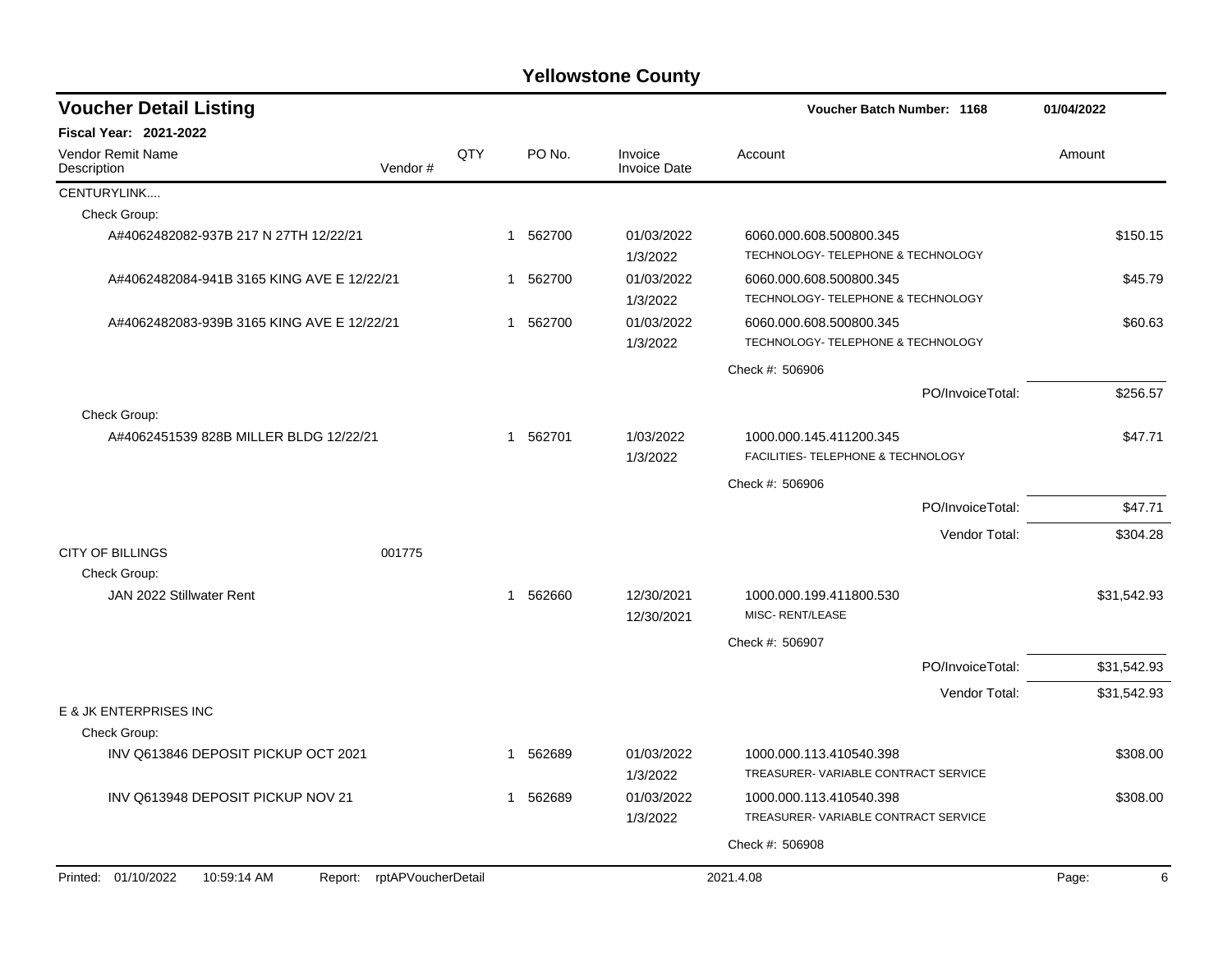| <b>Voucher Detail Listing</b>                      |                    |     |                        |                                | Voucher Batch Number: 1168                            |                  | 01/04/2022              |
|----------------------------------------------------|--------------------|-----|------------------------|--------------------------------|-------------------------------------------------------|------------------|-------------------------|
| Fiscal Year: 2021-2022                             |                    |     |                        |                                |                                                       |                  |                         |
| Vendor Remit Name<br>Description                   | Vendor#            | QTY | PO No.                 | Invoice<br><b>Invoice Date</b> | Account                                               |                  | Amount                  |
|                                                    |                    |     |                        |                                |                                                       | PO/InvoiceTotal: | \$616.00                |
|                                                    |                    |     |                        |                                |                                                       | Vendor Total:    | \$616.00                |
| <b>GUARDIAN TAX MT LLC</b>                         |                    |     |                        |                                |                                                       |                  |                         |
| Check Group:                                       |                    |     |                        |                                |                                                       |                  |                         |
| A03119 Redemption (367)                            |                    |     | 562702<br>1            | 01/03/2022<br>1/3/2022         | 7150.000.000.021250.000<br>REDEMPTION DUE TO OTHERS   |                  | \$1,133.38              |
| D05232 Redemption (368)                            |                    |     | 562702<br>$\mathbf{1}$ | 01/03/2022<br>1/3/2022         | 7150.000.000.021250.000<br>REDEMPTION DUE TO OTHERS   |                  | \$6,209.48              |
|                                                    |                    |     |                        |                                | Check #: 506909                                       |                  |                         |
|                                                    |                    |     |                        |                                |                                                       | PO/InvoiceTotal: | \$7,342.86              |
|                                                    |                    |     |                        |                                |                                                       | Vendor Total:    | \$7,342.86              |
| <b>HEIGHTS FAMILY FUNERAL HOME &amp; CREMATORY</b> |                    |     |                        |                                |                                                       |                  |                         |
| Check Group:                                       |                    |     |                        |                                |                                                       |                  |                         |
| 12/17/21 - Removal (G.K.)                          |                    |     | 1 562699               | 01/03/2022<br>1/3/2022         | 2300.000.126.420800.202<br>CORONER- EXPENSE OF INVEST |                  | \$240.00                |
| 12/28/21 - Removal (R.B.)                          |                    |     | 1 562699               | 01/03/2022<br>1/3/2022         | 2300.000.126.420800.202<br>CORONER- EXPENSE OF INVEST |                  | \$240.00                |
|                                                    |                    |     |                        |                                | Check #: 506910                                       |                  |                         |
|                                                    |                    |     |                        |                                |                                                       | PO/InvoiceTotal: | \$480.00                |
|                                                    |                    |     |                        |                                |                                                       | Vendor Total:    | \$480.00                |
| <b>HENRY SCHEIN INC</b>                            | 040079             |     |                        |                                |                                                       |                  |                         |
| Check Group:                                       |                    |     |                        |                                |                                                       |                  |                         |
| I#14162279 ATRAP                                   |                    |     | 1 562657               | 12/30/2021                     | 2300.000.136.420200.351                               |                  | \$64.35                 |
|                                                    |                    |     |                        | 12/30/2021                     | DETENTION- MEDICAL/DENTAL SUPPLIES                    |                  |                         |
| I#14162279 COMFIT                                  |                    |     | 2 562657               | 12/30/2021                     | 2300.000.136.420200.351                               |                  | \$31.12                 |
|                                                    |                    |     |                        | 12/30/2021                     | DETENTION- MEDICAL/DENTAL SUPPLIES                    |                  |                         |
| I#14162279 ULTRASPEED FILM                         |                    |     | 562657<br>1            | 12/30/2021                     | 2300.000.136.420200.351                               |                  | \$93.63                 |
|                                                    |                    |     |                        | 12/30/2021                     | DETENTION- MEDICAL/DENTAL SUPPLIES                    |                  |                         |
| I#14162279 NITRILE GLOVES                          |                    |     | 562657<br>$\mathbf 1$  | 12/30/2021                     | 2300.000.136.420200.351                               |                  | \$42.17                 |
|                                                    |                    |     |                        | 12/30/2021                     | DETENTION- MEDICAL/DENTAL SUPPLIES                    |                  |                         |
| Printed: 01/10/2022<br>10:59:14 AM<br>Report:      | rptAPVoucherDetail |     |                        |                                | 2021.4.08                                             |                  | Page:<br>$\overline{7}$ |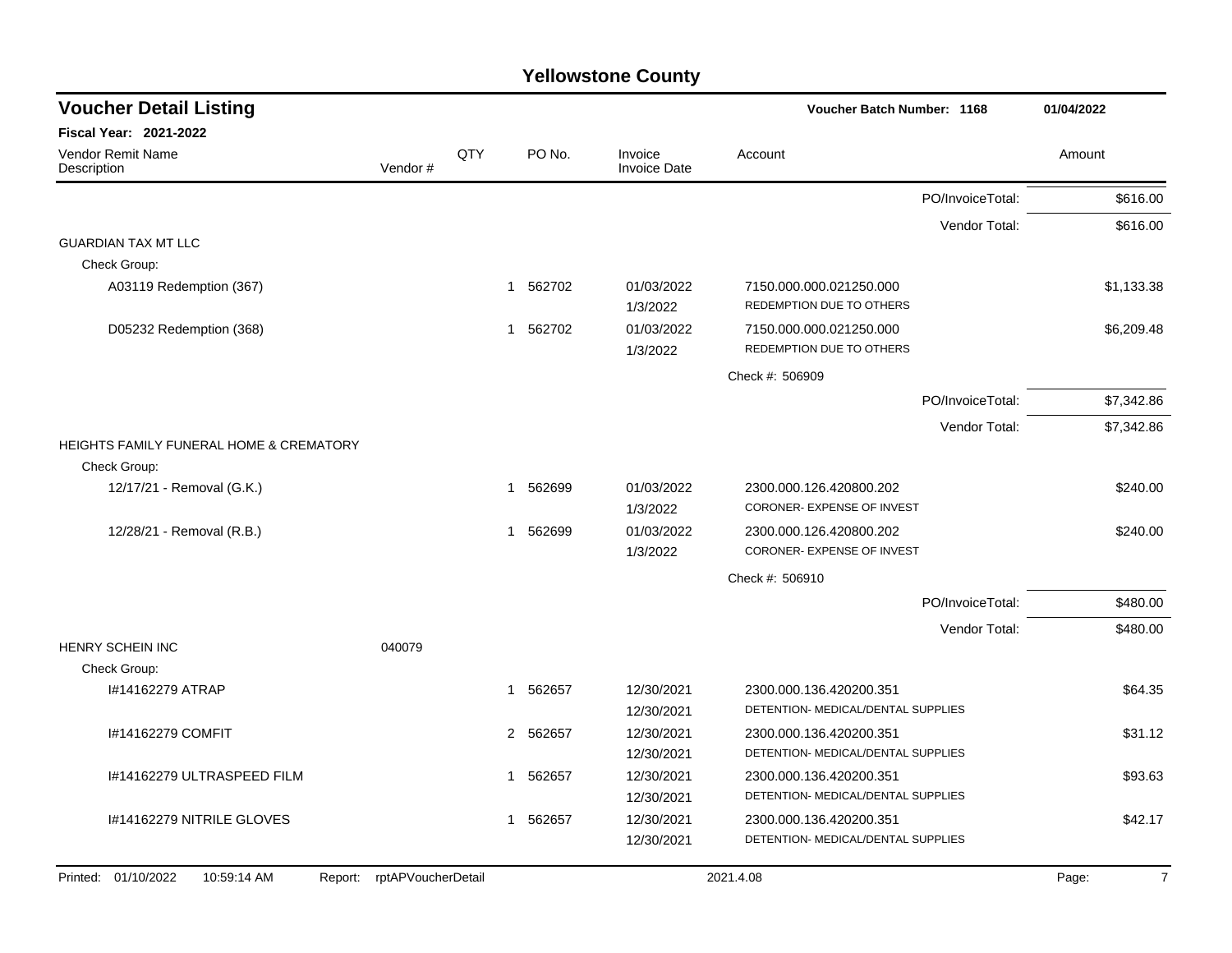| <b>Yellowstone County</b>                    |         |            |                        |                                |                                                               |            |  |  |  |  |  |
|----------------------------------------------|---------|------------|------------------------|--------------------------------|---------------------------------------------------------------|------------|--|--|--|--|--|
| <b>Voucher Detail Listing</b>                |         |            |                        |                                | <b>Voucher Batch Number: 1168</b>                             | 01/04/2022 |  |  |  |  |  |
| <b>Fiscal Year: 2021-2022</b>                |         |            |                        |                                |                                                               |            |  |  |  |  |  |
| <b>Vendor Remit Name</b><br>Description      | Vendor# | <b>QTY</b> | PO No.                 | Invoice<br><b>Invoice Date</b> | Account                                                       | Amount     |  |  |  |  |  |
| I#14162279 NITRILE GLOVES                    |         |            | 562657<br>$\mathbf{1}$ | 12/30/2021<br>12/30/2021       | 2300.000.136.420200.351<br>DETENTION- MEDICAL/DENTAL SUPPLIES | \$42.83    |  |  |  |  |  |
| #14162279 SURG BUR                           |         |            | 562657<br>1            | 12/30/2021<br>12/30/2021       | 2300.000.136.420200.351<br>DETENTION- MEDICAL/DENTAL SUPPLIES | \$11.76    |  |  |  |  |  |
| I#14162279 ASPIRATOR                         |         |            | 562657<br>3            | 12/30/2021<br>12/30/2021       | 2300.000.136.420200.351<br>DETENTION- MEDICAL/DENTAL SUPPLIES | \$23.43    |  |  |  |  |  |
| I#14162279 CAVI WIPES                        |         |            | 562657<br>3            | 12/30/2021<br>12/30/2021       | 2300.000.136.420200.351<br>DETENTION- MEDICAL/DENTAL SUPPLIES | \$36.36    |  |  |  |  |  |
|                                              |         |            |                        |                                | Check #: 506911                                               |            |  |  |  |  |  |
|                                              |         |            |                        |                                | PO/InvoiceTotal:                                              | \$345.65   |  |  |  |  |  |
|                                              |         |            |                        |                                | Vendor Total:                                                 | \$345.65   |  |  |  |  |  |
| JOHN'S HOME AND YARD SERVICE<br>Check Group: |         |            |                        |                                |                                                               |            |  |  |  |  |  |
| I#171701 SNOW REMOVAL 12/5/21                |         |            | 562690<br>1            | 01/03/2022<br>1/3/2022         | 2275.000.423.430264.362<br>LOCKWOOD PED- MAINT & REPAIRS      | \$600.00   |  |  |  |  |  |
| I#171874 SNOW REMOVAL 12/7/21                |         |            | 562690<br>1            | 01/03/2022<br>1/3/2022         | 2275.000.423.430264.362<br>LOCKWOOD PED- MAINT & REPAIRS      | \$600.00   |  |  |  |  |  |
| I#172104 SNOW REMOVAL 12/15/21               |         |            | 562690<br>1            | 01/03/2022<br>1/3/2022         | 2275.000.423.430264.362<br>LOCKWOOD PED- MAINT & REPAIRS      | \$600.00   |  |  |  |  |  |
| I#172252 SNOW REMOVAL 12/20/21               |         |            | 562690<br>1            | 01/03/2022<br>1/3/2022         | 2275.000.423.430264.362<br>LOCKWOOD PED-MAINT & REPAIRS       | \$600.00   |  |  |  |  |  |
|                                              |         |            |                        |                                | Check #: 506912                                               |            |  |  |  |  |  |
|                                              |         |            |                        |                                | PO/InvoiceTotal:                                              | \$2,400.00 |  |  |  |  |  |
| KINDSFATHER, GARY                            | 022304  |            |                        |                                | Vendor Total:                                                 | \$2,400.00 |  |  |  |  |  |
| Check Group:<br>DIRECTORS FEE 2021           |         |            | 562662<br>1            | 12/30/2021<br>12/30/2021       | 7259.000.730.431200.362<br>HARLAN DRAIN- MAINT & REPAIRS      | \$200.00   |  |  |  |  |  |
|                                              |         |            |                        |                                | Check #: 506913                                               |            |  |  |  |  |  |
|                                              |         |            |                        |                                | PO/InvoiceTotal:                                              | \$200.00   |  |  |  |  |  |

### Printed: 01/10/2022 10:59:14 AM Report: rptAPVoucherDetail 2021.4.08 2021.4.08 Page: Page: 8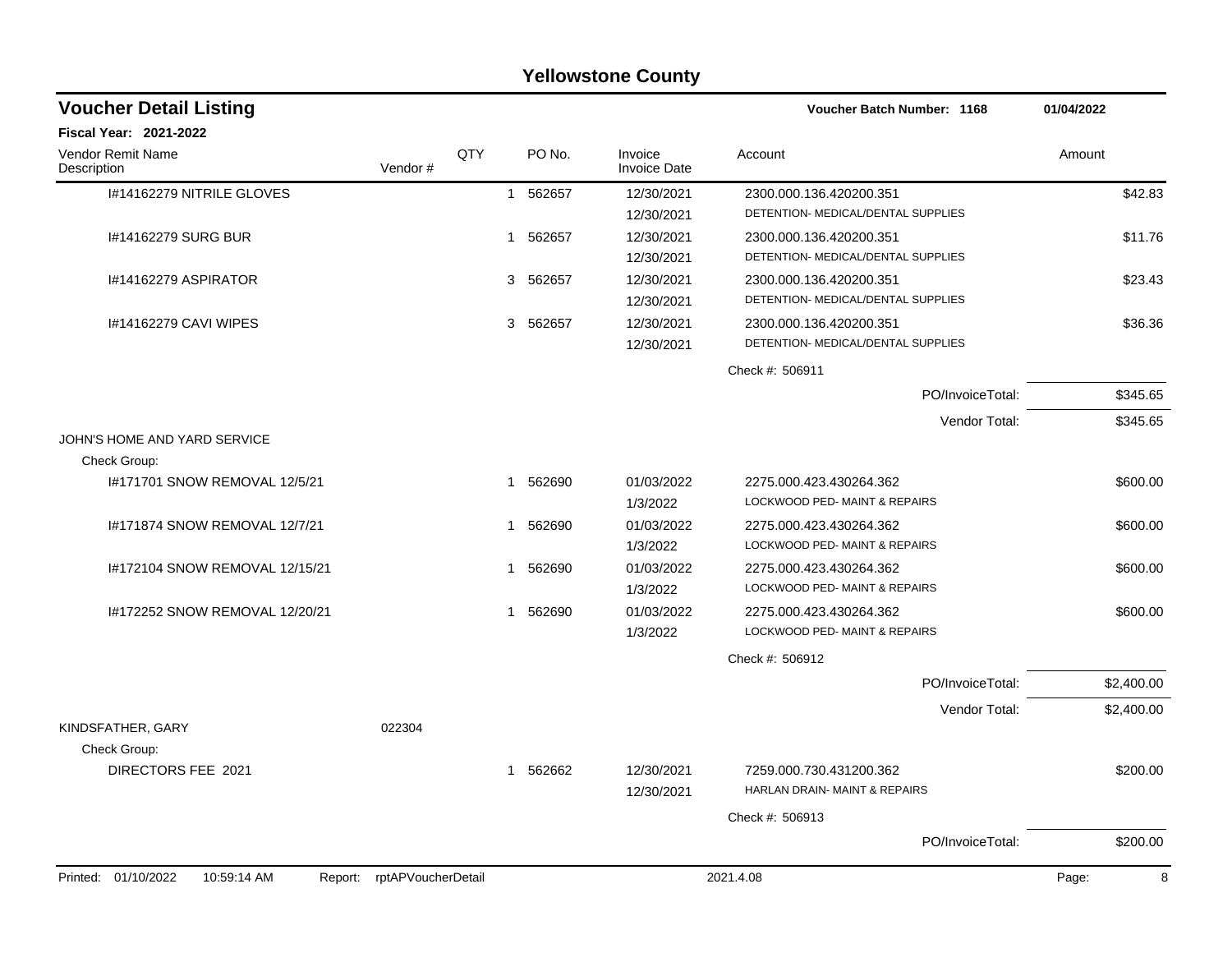| <b>Voucher Detail Listing</b>                      |                    |                |          |                                | <b>Voucher Batch Number: 1168</b>                         |                  | 01/04/2022 |
|----------------------------------------------------|--------------------|----------------|----------|--------------------------------|-----------------------------------------------------------|------------------|------------|
| <b>Fiscal Year: 2021-2022</b>                      |                    |                |          |                                |                                                           |                  |            |
| Vendor Remit Name<br>Description                   | Vendor#            | QTY            | PO No.   | Invoice<br><b>Invoice Date</b> | Account                                                   |                  | Amount     |
|                                                    |                    |                |          |                                |                                                           | Vendor Total:    | \$200.00   |
| KNIFE RIVER                                        |                    |                |          |                                |                                                           |                  |            |
| Check Group:                                       |                    |                |          |                                |                                                           |                  |            |
| I#795421 ZIMMERMAN GRAVEL 12/3/21                  |                    |                | 1 562708 | 01/03/2022<br>1/3/2022         | 2210.000.405.460430.399<br>PARKS- OTHER CONTRACT SERVICES |                  | \$727.24   |
| 1#795414 ZIMMERMAN GRAVEL 12/3/21                  |                    |                | 1 562708 | 01/03/2022<br>1/3/2022         | 2210.000.405.460430.399<br>PARKS- OTHER CONTRACT SERVICES |                  | \$103.13   |
| 1#795086 ZIMMERMAN GRAVEL 12/2/21                  |                    |                | 1 562708 | 01/03/2022<br>1/3/2022         | 2210.000.405.460430.399<br>PARKS- OTHER CONTRACT SERVICES |                  | \$1,587.98 |
| 1#795089 ZIMMERMAN GRAVEL 12/2021                  |                    |                | 1 562708 | 01/03/2022<br>1/3/2022         | 2210.000.405.460430.399<br>PARKS- OTHER CONTRACT SERVICES |                  | \$78.69    |
| 1#795071 ZIMMERMAN GRAVEL 12/2/21                  |                    | 1              | 562708   | 01/03/2022<br>1/3/2022         | 2210.000.405.460430.399<br>PARKS- OTHER CONTRACT SERVICES |                  | \$660.64   |
| 1#794830 ZIMMERMAN GRAVEL 12/1/21                  |                    | $\overline{1}$ | 562708   | 01/03/2022<br>1/3/2022         | 2210.000.405.460430.399<br>PARKS- OTHER CONTRACT SERVICES |                  | \$2,466.09 |
|                                                    |                    |                |          |                                | Check #: 506914                                           |                  |            |
|                                                    |                    |                |          |                                |                                                           | PO/InvoiceTotal: | \$5,623.77 |
|                                                    |                    |                |          |                                |                                                           | Vendor Total:    | \$5,623.77 |
| LAUREL CHEVROLET<br>Check Group:                   | 002890             |                |          |                                |                                                           |                  |            |
| I#CVCS14394; Car #150 power steering repair        |                    |                | 1 562682 | 01/03/2022<br>1/3/2022         | 2300.000.136.420200.361<br>DETENTION- VEHICLE REPAIRS     |                  | \$2,198.85 |
|                                                    |                    |                |          |                                | Check #: 506915                                           |                  |            |
|                                                    |                    |                |          |                                |                                                           | PO/InvoiceTotal: | \$2,198.85 |
| <b>MAGIP</b>                                       | 048548             |                |          |                                |                                                           | Vendor Total:    | \$2,198.85 |
| Check Group:                                       |                    |                |          |                                |                                                           |                  |            |
| I#04110 Membership dues thru 01/13/2023 for Alyssa |                    |                | 1 562668 | 12/30/2021<br>12/30/2021       | 6040.000.400.500300.330<br>GIS- MEMBERSHIP & DUES         |                  | \$30.00    |
|                                                    |                    |                |          |                                | Check #: 506916                                           |                  |            |
| Printed: 01/10/2022<br>10:59:14 AM<br>Report:      | rptAPVoucherDetail |                |          |                                | 2021.4.08                                                 |                  | 9<br>Page: |
|                                                    |                    |                |          |                                |                                                           |                  |            |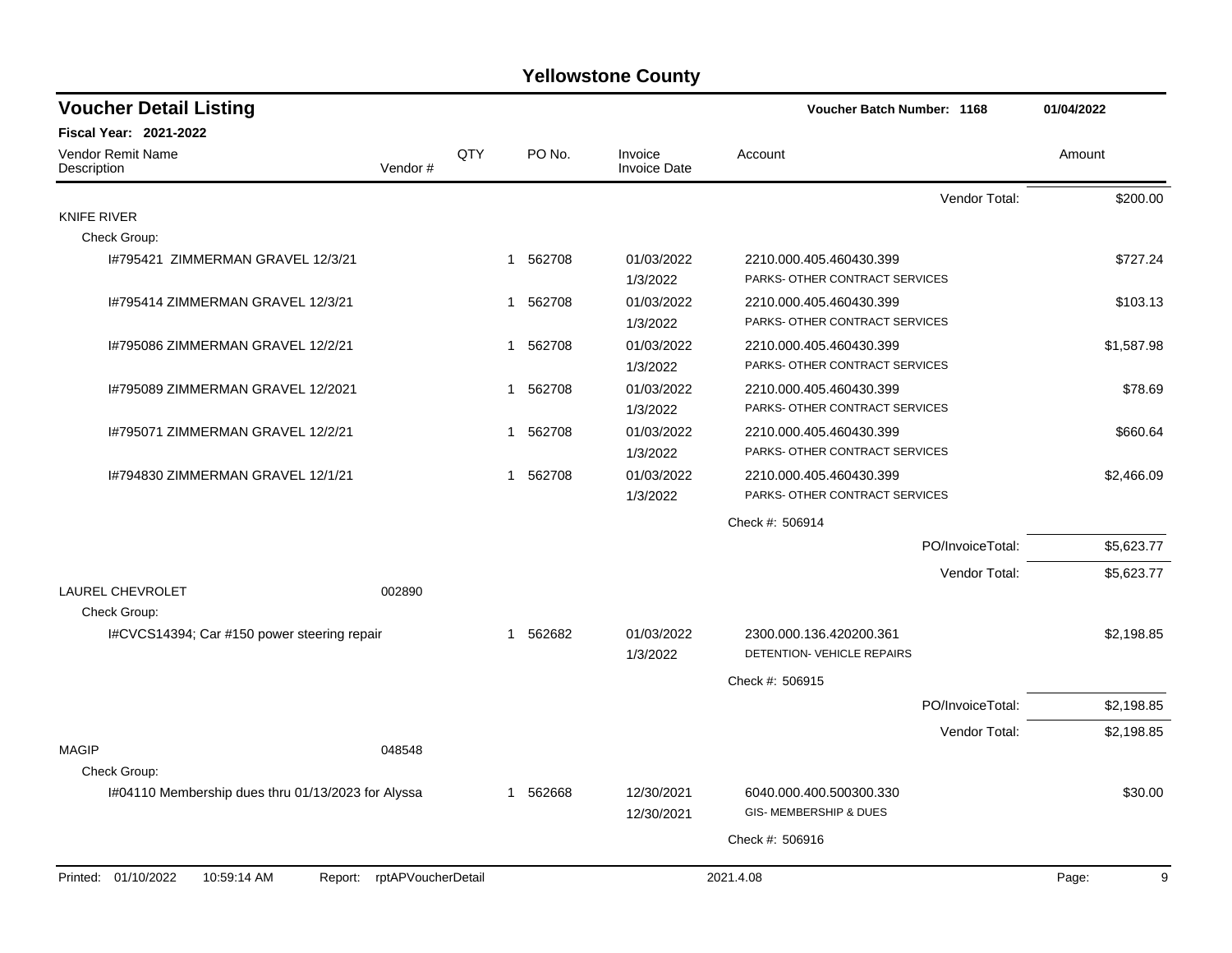| <b>Voucher Detail Listing</b>                                             |                               |     |             |                                | <b>Voucher Batch Number: 1168</b>                       |                  | 01/04/2022  |
|---------------------------------------------------------------------------|-------------------------------|-----|-------------|--------------------------------|---------------------------------------------------------|------------------|-------------|
| <b>Fiscal Year: 2021-2022</b>                                             |                               |     |             |                                |                                                         |                  |             |
| <b>Vendor Remit Name</b><br>Description                                   | Vendor#                       | QTY | PO No.      | Invoice<br><b>Invoice Date</b> | Account                                                 |                  | Amount      |
|                                                                           |                               |     |             |                                |                                                         | PO/InvoiceTotal: | \$30.00     |
|                                                                           |                               |     |             |                                |                                                         | Vendor Total:    | \$30.00     |
| <b>MAILING TECHNICAL SERVICES</b><br>Check Group:                         | 044983                        |     |             |                                |                                                         |                  |             |
| I#123699 POSTAGE 12/13-17/21                                              |                               |     | 562665<br>1 | 12/30/2021<br>12/30/2021       | 1000.000.199.411800.311<br>MISC-POSTAGE                 |                  | \$1,932.39  |
| I#123894 POSTAGE 12/20-23/21                                              |                               |     | 1 562665    | 12/30/2021<br>12/30/2021       | 1000.000.199.411800.311<br>MISC-POSTAGE                 |                  | \$1,440.32  |
|                                                                           |                               |     |             |                                | Check #: 506917                                         |                  |             |
|                                                                           |                               |     |             |                                |                                                         | PO/InvoiceTotal: | \$3,372.71  |
|                                                                           |                               |     |             |                                |                                                         | Vendor Total:    | \$3,372.71  |
| MASTERCARD DUI TASK FORCE                                                 |                               |     |             |                                |                                                         |                  |             |
| Check Group: DUI TASK FORCE                                               |                               |     |             |                                |                                                         |                  |             |
| A#6154 OFFICE DEPOT PRINTER INK 11/28/21                                  |                               |     | 1 562706    | 01/03/2022                     | 2950.000.470.420190.210                                 |                  | \$66.78     |
| P-Card Payee:<br>MASTERCARD                                               |                               |     |             | 1/3/2022                       | <b>DUI- OFFICE SUPPLIES</b>                             |                  |             |
| A#6154 MSU CAMPUS STORE STAMPS 11/29/21                                   |                               |     | 1 562706    | 01/03/2022                     | 2950.000.470.420190.210                                 |                  | \$10.00     |
| <b>MASTERCARD</b><br>P-Card Payee:                                        |                               |     |             | 1/3/2022                       | <b>DUI- OFFICE SUPPLIES</b>                             |                  |             |
| A#6154 ANGEL TREE SUPPLIES 12/12/21<br>MASTERCARD<br><b>P-Card Payee:</b> |                               |     | 562706<br>1 | 01/03/2022<br>1/3/2022         | 2950.000.470.420190.336<br><b>DUI- PUBLIC RELATIONS</b> |                  | \$20.19     |
| A#6154 ROCKETS MEETING FOOD 12/16/21<br>MASTERCARD<br>P-Card Payee:       |                               |     | 562706<br>1 | 01/03/2022<br>1/3/2022         | 2950.000.470.420190.210<br><b>DUI- OFFICE SUPPLIES</b>  |                  | \$144.00    |
| A#6154 MEETING DRINKS 12/16/21                                            |                               |     | 1 562706    | 01/03/2022                     | 2950.000.470.420190.210                                 |                  | \$16.55     |
| MASTERCARD<br>P-Card Payee:                                               |                               |     |             | 1/3/2022                       | <b>DUI- OFFICE SUPPLIES</b>                             |                  |             |
|                                                                           |                               |     |             |                                | Check #: 506940                                         |                  |             |
|                                                                           |                               |     |             |                                |                                                         | PO/InvoiceTotal: | \$257.52    |
|                                                                           |                               |     |             |                                |                                                         | Vendor Total:    | \$257.52    |
| MASTERCARD K CUNNINGHAM                                                   |                               |     |             |                                |                                                         |                  |             |
| Check Group: K CUNNINGHAM                                                 |                               |     |             |                                |                                                         |                  |             |
| #8541; Fuel prisoner transport to MSP                                     |                               |     | 1 562704    | 01/03/2022                     | 2300.000.136.420200.310                                 |                  | \$83.08     |
| MASTERCARD<br><b>P-Card Payee:</b>                                        |                               |     |             | 1/3/2022                       | DETENTION- PRISONER TRANSPORT                           |                  |             |
| Printed: 01/10/2022<br>10:59:14 AM                                        | rptAPVoucherDetail<br>Report: |     |             |                                | 2021.4.08                                               |                  | 10<br>Page: |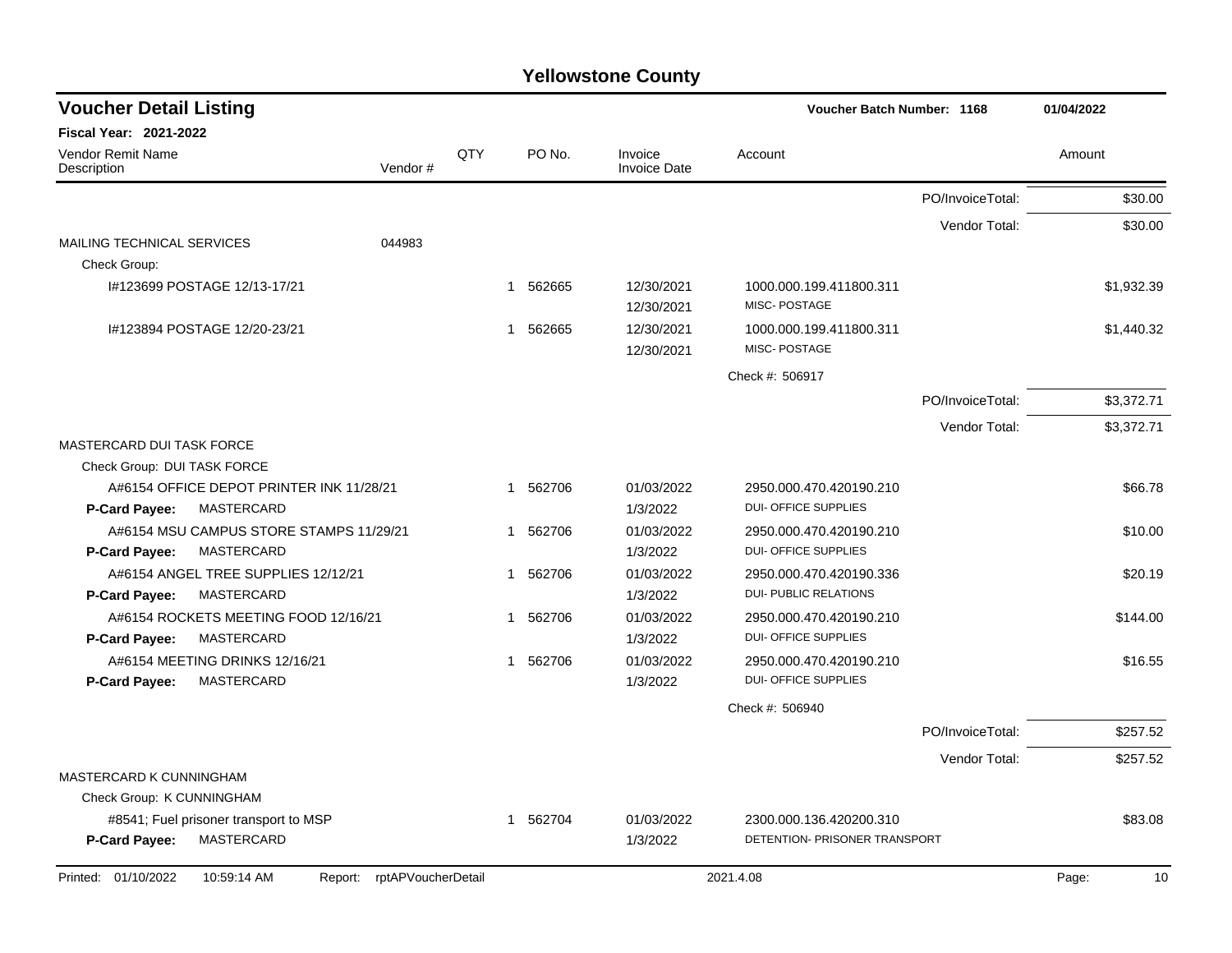|                                                       |     |                        | <b>Yellowstone County</b>      |                                    |            |
|-------------------------------------------------------|-----|------------------------|--------------------------------|------------------------------------|------------|
| <b>Voucher Detail Listing</b>                         |     |                        |                                | Voucher Batch Number: 1168         | 01/04/2022 |
| <b>Fiscal Year: 2021-2022</b>                         |     |                        |                                |                                    |            |
| Vendor Remit Name<br>Vendor#<br>Description           | QTY | PO No.                 | Invoice<br><b>Invoice Date</b> | Account                            | Amount     |
| #8541; Fuel to collect new patrol cars                |     | 562704<br>$\mathbf{1}$ | 01/03/2022                     | 2300.000.132.420150.231            | \$34.74    |
| <b>MASTERCARD</b><br><b>P-Card Payee:</b>             |     |                        | 1/3/2022                       | PATROL- GAS/OIL/GREASE             |            |
| #8541; Fuel to collect new patrol cars                | 1   | 562704                 | 01/03/2022                     | 2300.000.132.420150.231            | \$66.54    |
| MASTERCARD<br><b>P-Card Payee:</b>                    |     |                        | 1/3/2022                       | PATROL- GAS/OIL/GREASE             |            |
| #8541; Fuel to collect new patrol cars                |     | 562704<br>1            | 01/03/2022                     | 2300.000.132.420150.231            | \$46.32    |
| <b>MASTERCARD</b><br><b>P-Card Payee:</b>             |     |                        | 1/3/2022                       | PATROL- GAS/OIL/GREASE             |            |
| #8541; Fuel to collect new patrol cars                |     | 562704<br>$\mathbf 1$  | 01/03/2022                     | 2300.000.132.420150.231            | \$63.42    |
| MASTERCARD<br><b>P-Card Payee:</b>                    |     |                        | 1/3/2022                       | PATROL- GAS/OIL/GREASE             |            |
|                                                       |     |                        |                                | Check #: 506941                    |            |
|                                                       |     |                        |                                | PO/InvoiceTotal:                   | \$294.10   |
|                                                       |     |                        |                                | Vendor Total:                      | \$294.10   |
| <b>MASTERCARD K ODONNELL</b>                          |     |                        |                                |                                    |            |
| Check Group: K ODONNELL                               |     |                        |                                |                                    |            |
| #8533; Lowe's clamps & spikes                         |     | 1 562703               | 01/03/2022                     | 2300.000.132.420155.362            | \$72.64    |
| MASTERCARD<br><b>P-Card Payee:</b>                    |     |                        | 1/3/2022                       | TRAINING FACILITY- MAINT & REPAIRS |            |
|                                                       |     |                        |                                | Check #: 506942                    |            |
|                                                       |     |                        |                                | PO/InvoiceTotal:                   | \$72.64    |
|                                                       |     |                        |                                | Vendor Total:                      | \$72.64    |
| <b>MASTERCARD M LINDER</b>                            |     |                        |                                |                                    |            |
| Check Group: M LINDER                                 |     |                        |                                |                                    |            |
| #2462; Amazon external DVD burner                     |     | 562693<br>$\mathbf 1$  | 01/03/2022                     | 2300.000.131.420140.220            | \$68.59    |
| <b>MASTERCARD</b><br><b>P-Card Payee:</b>             |     |                        | 1/3/2022                       | DETECTIVES- OPERATING SUPPLIES     |            |
| #2462; Fuel radio committee mtg. Boulder, MT (M.L.)   |     | 562693<br>1            | 01/03/2022                     | 2300.000.130.420110.231            | \$66.89    |
| MASTERCARD<br><b>P-Card Payee:</b>                    |     |                        | 1/3/2022                       | ADMIN- GAS/OIL/GREASE              |            |
| #2462; Quickbooks annual subscription 12/4/21-12/4/22 |     | 562693<br>1            | 01/03/2022                     | 2300.000.130.420110.210            | \$270.00   |
| <b>P-Card Payee:</b><br>MASTERCARD                    |     |                        | 1/3/2022                       | <b>ADMIN- OFFICE SUPPLIES</b>      |            |
| #2462; AAA Credit Screening (D.B.)                    | 1   | 562693                 | 01/03/2022                     | 2300.000.130.420110.380            | \$30.00    |
| P-Card Payee:<br>MASTERCARD                           |     |                        | 1/3/2022                       | <b>ADMIN-TRAINING</b>              |            |
| #2462; Amazon flash drives, key rings, USB hub        | 1   | 562693                 | 01/03/2022                     | 2300.000.131.420140.220            | \$143.18   |
| <b>MASTERCARD</b><br><b>P-Card Payee:</b>             |     |                        | 1/3/2022                       | DETECTIVES- OPERATING SUPPLIES     |            |
|                                                       |     |                        |                                |                                    |            |

### Printed: 01/10/2022 10:59:14 AM Report: rptAPVoucherDetail 2021.4.08 2021.4.08 Page: 11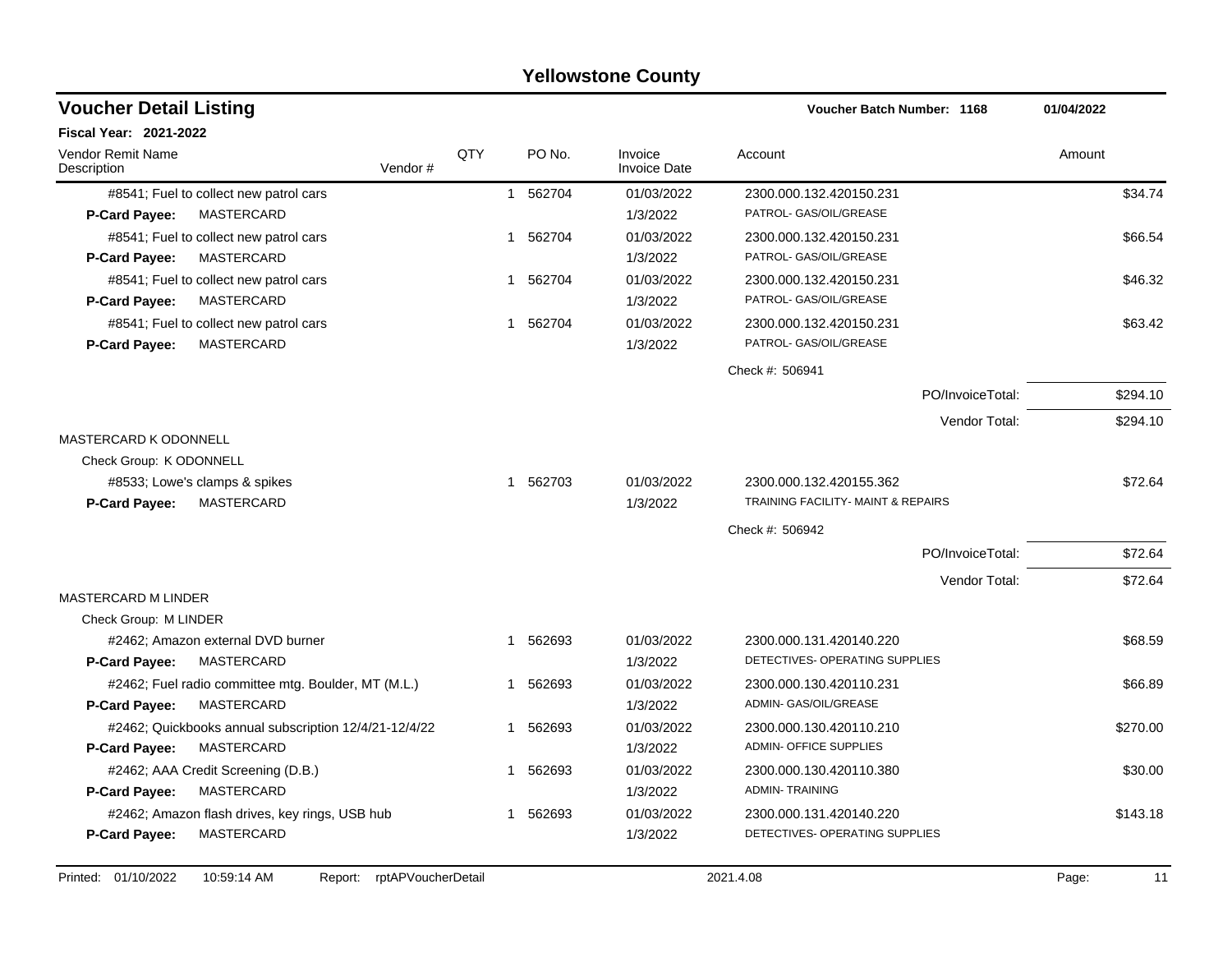| <b>Voucher Detail Listing</b>                                                 |                    |     |              |          |                                | Voucher Batch Number: 1168                               |                  | 01/04/2022  |
|-------------------------------------------------------------------------------|--------------------|-----|--------------|----------|--------------------------------|----------------------------------------------------------|------------------|-------------|
| Fiscal Year: 2021-2022                                                        |                    |     |              |          |                                |                                                          |                  |             |
| Vendor Remit Name<br>Description                                              | Vendor#            | QTY |              | PO No.   | Invoice<br><b>Invoice Date</b> | Account                                                  |                  | Amount      |
| #2462; Lodging Helena MT shuttle mtg. & elected official<br>training $(M.L.)$ |                    |     |              | 1 562693 | 01/03/2022                     | 2300.000.130.420110.370                                  |                  | \$113.24    |
| P-Card Payee:<br><b>MASTERCARD</b>                                            |                    |     |              |          | 1/3/2022                       | <b>ADMIN-TRAVEL</b>                                      |                  |             |
| #2462; Fuel shuttle mtg. & elected official training Helena<br>MT(M.L.)       |                    |     |              | 1 562693 | 01/03/2022                     | 2300.000.130.420110.231                                  |                  | \$56.60     |
| P-Card Payee:<br>MASTERCARD                                                   |                    |     |              |          | 1/3/2022                       | ADMIN- GAS/OIL/GREASE                                    |                  |             |
| #2462; Amazon wood screws                                                     |                    |     | $\mathbf{1}$ | 562693   | 01/03/2022                     | 2300.000.132.420155.362                                  |                  | \$62.95     |
| <b>P-Card Payee:</b><br><b>MASTERCARD</b>                                     |                    |     |              |          | 1/3/2022                       | TRAINING FACILITY- MAINT & REPAIRS                       |                  |             |
| #2462; Amazon mailing envelopes                                               |                    |     | 1            | 562693   | 01/03/2022                     | 2300.000.130.420110.210                                  |                  | \$9.28      |
| P-Card Payee:<br><b>MASTERCARD</b>                                            |                    |     |              |          | 1/3/2022                       | ADMIN- OFFICE SUPPLIES                                   |                  |             |
| #2462; Amazon batteries assorted<br>MASTERCARD<br><b>P-Card Payee:</b>        |                    |     | 1            | 562693   | 01/03/2022<br>1/3/2022         | 2300.000.130.420110.210<br><b>ADMIN- OFFICE SUPPLIES</b> |                  | \$35.95     |
|                                                                               |                    |     |              |          |                                | Check #: 506943                                          |                  |             |
|                                                                               |                    |     |              |          |                                |                                                          | PO/InvoiceTotal: | \$856.68    |
|                                                                               |                    |     |              |          |                                |                                                          | Vendor Total:    | \$856.68    |
| <b>MONTANA DAKOTA UTILITIES</b><br>Check Group:                               |                    |     |              |          |                                |                                                          |                  |             |
| A#05449010007 WEED 12/20/21                                                   |                    |     |              | 1 562705 | 01/03/2022                     | 2140.000.403.431100.340                                  |                  | \$143.20    |
|                                                                               |                    |     |              |          | 1/3/2022                       | <b>WEED-UTILITIES</b>                                    |                  |             |
|                                                                               |                    |     |              |          |                                | Check #: 506918                                          |                  |             |
|                                                                               |                    |     |              |          |                                |                                                          | PO/InvoiceTotal: | \$143.20    |
| MONTANA DAKOTA UTILITIES                                                      | 040762             |     |              |          |                                |                                                          | Vendor Total:    | \$143.20    |
| Check Group:                                                                  |                    |     |              |          |                                |                                                          |                  |             |
| A#51571310005 Svc. evid. bldg. 12/20/21                                       |                    |     | 1            | 562688   | 01/03/2022<br>1/3/2022         | 2300.000.131.420140.344<br>DETECTIVES- GAS               |                  | \$404.26    |
| A#70466310003 svc. Bear garage 12/20/21                                       |                    |     | 1            | 562688   | 01/03/2022                     | 2300.000.131.420140.344                                  |                  | \$48.68     |
|                                                                               |                    |     |              |          | 1/3/2022                       | <b>DETECTIVES- GAS</b>                                   |                  |             |
|                                                                               |                    |     |              |          |                                | Check #: 506919                                          |                  |             |
|                                                                               |                    |     |              |          |                                |                                                          | PO/InvoiceTotal: | \$452.94    |
|                                                                               |                    |     |              |          |                                |                                                          | Vendor Total:    | \$452.94    |
| Printed: 01/10/2022<br>10:59:14 AM<br>Report:                                 | rptAPVoucherDetail |     |              |          |                                | 2021.4.08                                                |                  | 12<br>Page: |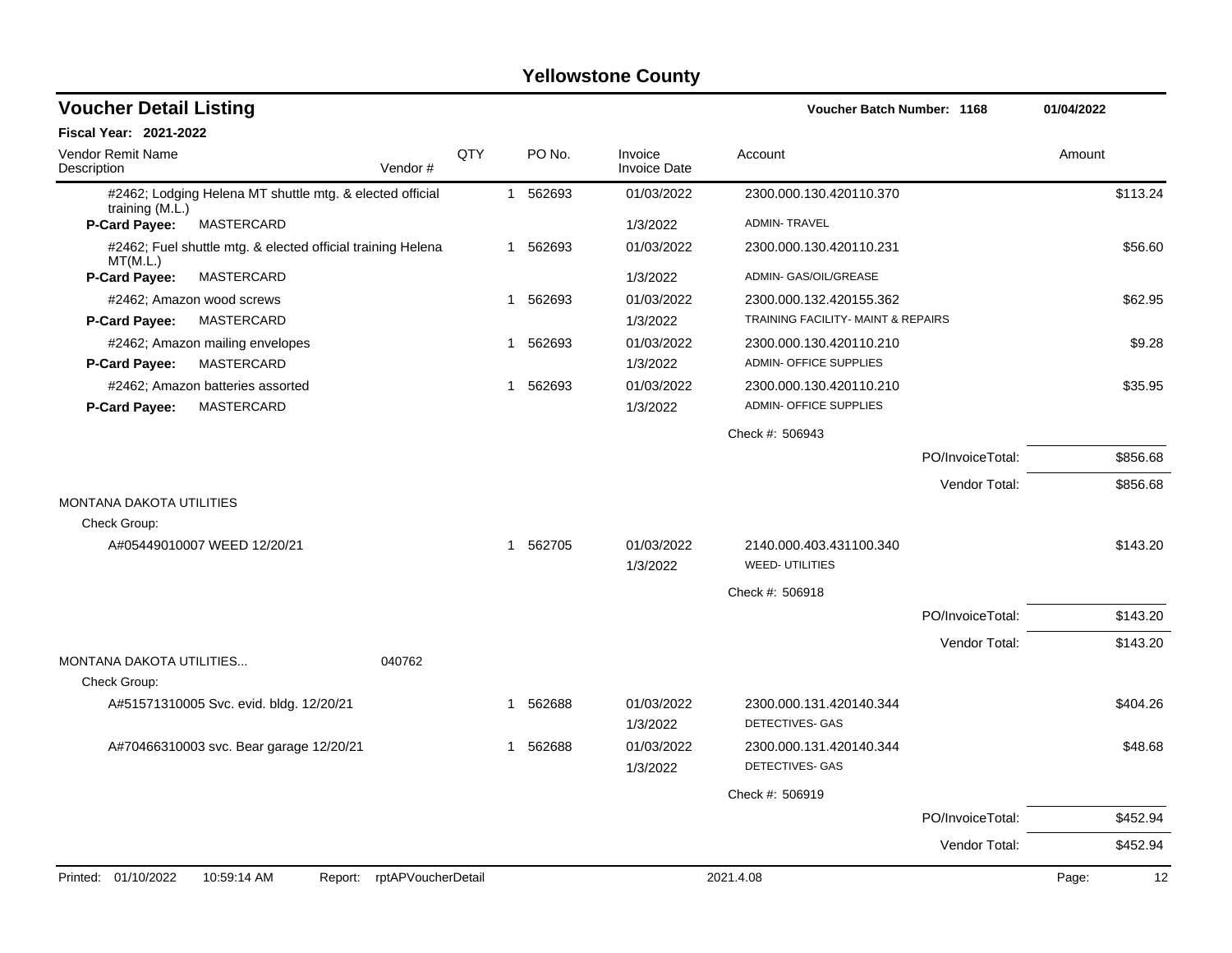| <b>Voucher Detail Listing</b>                |         |              |            |                                | <b>Voucher Batch Number: 1168</b>                                   |                  | 01/04/2022 |
|----------------------------------------------|---------|--------------|------------|--------------------------------|---------------------------------------------------------------------|------------------|------------|
| Fiscal Year: 2021-2022                       |         |              |            |                                |                                                                     |                  |            |
| <b>Vendor Remit Name</b><br>Description      | Vendor# | QTY          | PO No.     | Invoice<br><b>Invoice Date</b> | Account                                                             |                  | Amount     |
| MONTANA LEGISLATIVE SRVS                     | 042808  |              |            |                                |                                                                     |                  |            |
| Check Group:                                 |         |              |            |                                |                                                                     |                  |            |
| I#38028 Montana code 2022 addition. 12/23/21 |         |              | 1 562685   | 01/03/2022<br>1/3/2022         | 1000.000.102.410940.332<br><b>CLERK &amp; REC- PUBLICATIONS</b>     |                  | \$350.00   |
|                                              |         |              |            |                                | Check #: 506920                                                     |                  |            |
|                                              |         |              |            |                                |                                                                     | PO/InvoiceTotal: | \$350.00   |
|                                              |         |              |            |                                |                                                                     | Vendor Total:    | \$350.00   |
| MONTANA MOBILE DOCUMENT SHREDDING INC        |         |              |            |                                |                                                                     |                  |            |
| Check Group:                                 |         |              |            |                                |                                                                     |                  |            |
| 1#65037 SHREDDING 12/29/21                   |         |              | 273 562679 | 01/03/2022<br>1/3/2022         | 1000.000.199.411800.397<br>MISC- CONTRACT SERVICES                  |                  | \$51.87    |
| 1#65037 SHREDDING 12/29/21                   |         | 286          | 562679     | 01/03/2022<br>1/3/2022         | 2301.000.122.411100.399<br>ATTORNEY- OTHER CONTRACT SERVICES        |                  | \$54.34    |
| I#65037 SHREDDING 12/29/21                   |         | 370          | 562679     | 01/03/2022<br>1/3/2022         | 1000.000.221.410330.398<br>CLERK OF COURT-VARIABLE CONTRACT SERVICE |                  | \$70.30    |
|                                              |         |              |            |                                | Check #: 506921                                                     |                  |            |
|                                              |         |              |            |                                |                                                                     | PO/InvoiceTotal: | \$176.51   |
|                                              |         |              |            |                                |                                                                     | Vendor Total:    | \$176.51   |
| <b>NAXIN SAFETY</b>                          |         |              |            |                                |                                                                     |                  |            |
| Check Group:                                 |         |              |            |                                |                                                                     |                  |            |
| I#T3285/PPE GLOVES                           |         | $\mathbf{1}$ | 562692     | 01/03/2022                     | 2140.000.403.431100.222                                             |                  | \$234.75   |
|                                              |         |              |            | 1/3/2022                       | WEED- CHEM, LAB & MED SUPPLIES                                      |                  |            |
|                                              |         |              |            |                                | Check #: 506922                                                     |                  |            |
|                                              |         |              |            |                                |                                                                     | PO/InvoiceTotal: | \$234.75   |
| NORTHWESTERN ENERGY                          | 045035  |              |            |                                |                                                                     | Vendor Total:    | \$234.75   |
| Check Group:                                 |         |              |            |                                |                                                                     |                  |            |
| A#3300662-8; Svc. Payne 12/16/21             |         |              | 1 562686   | 01/03/2022<br>1/3/2022         | 2300.000.135.420180.341<br>MISC- ELECTRICITY                        |                  | \$1,862.73 |
|                                              |         |              |            |                                |                                                                     |                  |            |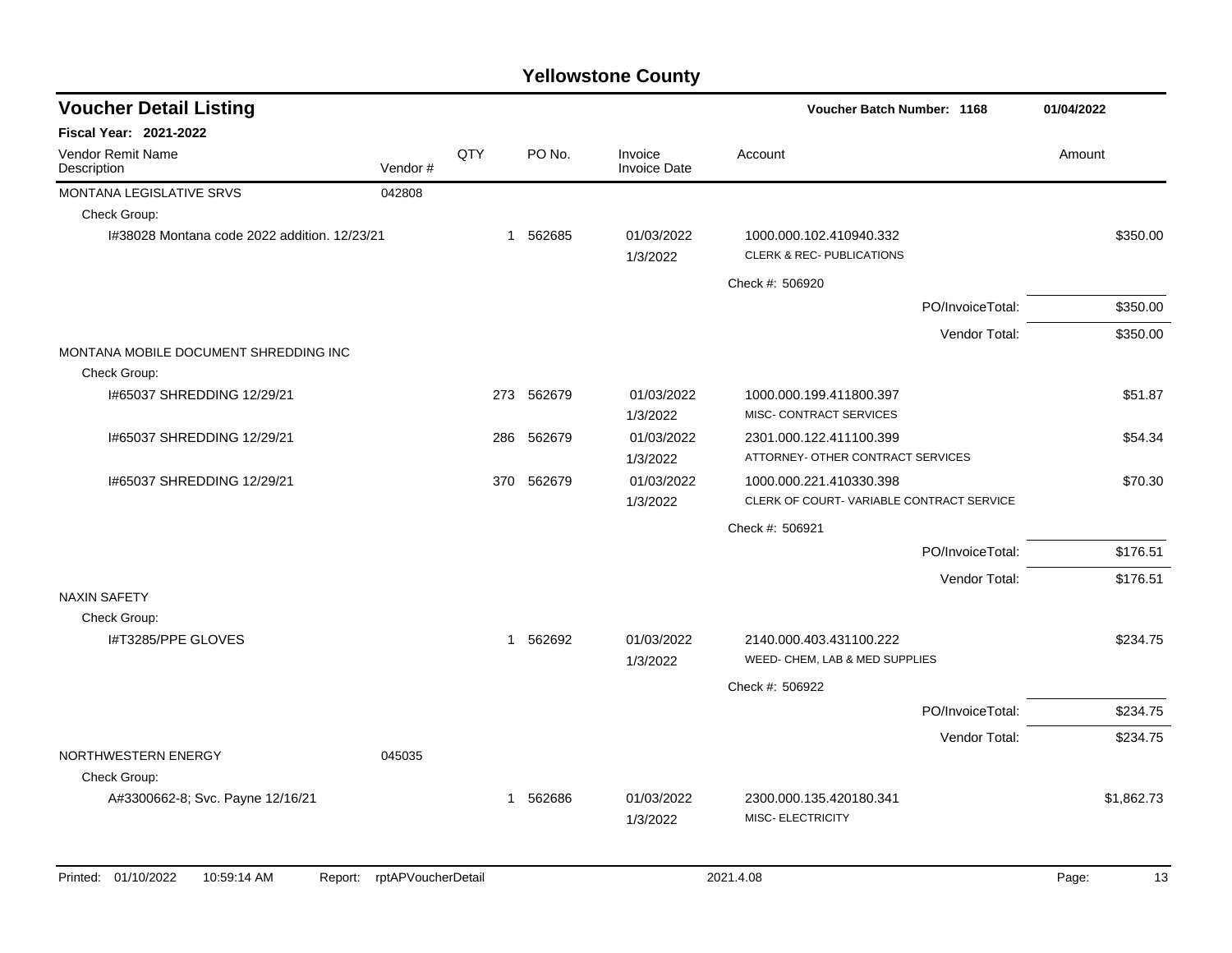|                                                     |         |     |              |          | <b>Yellowstone County</b> |                                                    |                  |            |
|-----------------------------------------------------|---------|-----|--------------|----------|---------------------------|----------------------------------------------------|------------------|------------|
| <b>Voucher Detail Listing</b>                       |         |     |              |          |                           | Voucher Batch Number: 1168                         |                  | 01/04/2022 |
| Fiscal Year: 2021-2022                              |         |     |              |          |                           |                                                    |                  |            |
| <b>Vendor Remit Name</b><br>Description             | Vendor# | QTY |              | PO No.   | Invoice<br>Invoice Date   | Account                                            |                  | Amount     |
| A#0814719-1; Svc. evid. bldg. 12/14/21              |         |     |              | 1 562686 | 01/03/2022<br>1/3/2022    | 2300.000.131.420140.341<br>DETECTIVES- ELECTRICITY |                  | \$348.43   |
|                                                     |         |     |              |          |                           | Check #: 506923                                    |                  |            |
|                                                     |         |     |              |          |                           |                                                    | PO/InvoiceTotal: | \$2,211.16 |
| Check Group:                                        |         |     |              |          |                           |                                                    |                  |            |
| A#0256620-6; 523 Eagle Rock 12/21/21                |         |     |              | 1 562687 | 1/03/2022                 | 2525.000.000.430260.362                            |                  | \$16.65    |
|                                                     |         |     |              |          | 1/3/2022                  | RSID 523 LIGHTING MAINT & REPAIRS                  |                  |            |
| A#0256621-4 523 Eagle Rock 12/21/21                 |         |     |              | 1 562687 | 1/03/2022                 | 2525.000.000.430260.362                            |                  | \$83.26    |
|                                                     |         |     |              |          | 1/3/2022                  | RSID 523 LIGHTING MAINT & REPAIRS                  |                  |            |
| A#0256630-5 542 McCord Sub 12/21/21                 |         |     | 1            | 562687   | 1/03/2022                 | 2531.000.000.430260.362                            |                  | \$137.60   |
|                                                     |         |     |              |          | 1/3/2022                  | RSID 542 LIGHTING MAINT & REPAIRS                  |                  |            |
|                                                     |         |     |              |          |                           | Check #: 506923                                    |                  |            |
|                                                     |         |     |              |          |                           |                                                    | PO/InvoiceTotal: | \$237.51   |
|                                                     |         |     |              |          |                           |                                                    | Vendor Total:    | \$2,448.67 |
| PUBLIC UTILITIES                                    | 005150  |     |              |          |                           |                                                    |                  |            |
| Check Group:<br>A#143750; Svc. evid. bldg. 12/23/21 |         |     | 1            | 562683   | 01/03/2022                | 2300.000.131.420140.342                            |                  | \$32.85    |
|                                                     |         |     |              |          | 1/3/2022                  | DETECTIVES-WATER                                   |                  |            |
|                                                     |         |     |              |          |                           | Check #: 506924                                    |                  |            |
|                                                     |         |     |              |          |                           |                                                    | PO/InvoiceTotal: | \$32.85    |
| Check Group:                                        |         |     |              |          |                           |                                                    |                  |            |
| A#129441 WATER 12/23/21                             |         |     | $\mathbf{1}$ | 562684   | 01/03/2022                | 2140.000.403.431100.340                            |                  | \$9.60     |
|                                                     |         |     |              |          | 1/3/2022                  | <b>WEED-UTILITIES</b>                              |                  |            |
|                                                     |         |     |              |          |                           | Check #: 506924                                    |                  |            |
|                                                     |         |     |              |          |                           |                                                    | PO/InvoiceTotal: | \$9.60     |
|                                                     |         |     |              |          |                           |                                                    | Vendor Total:    | \$42.45    |
| REITER, ROBERT<br>Check Group:                      | 044589  |     |              |          |                           |                                                    |                  |            |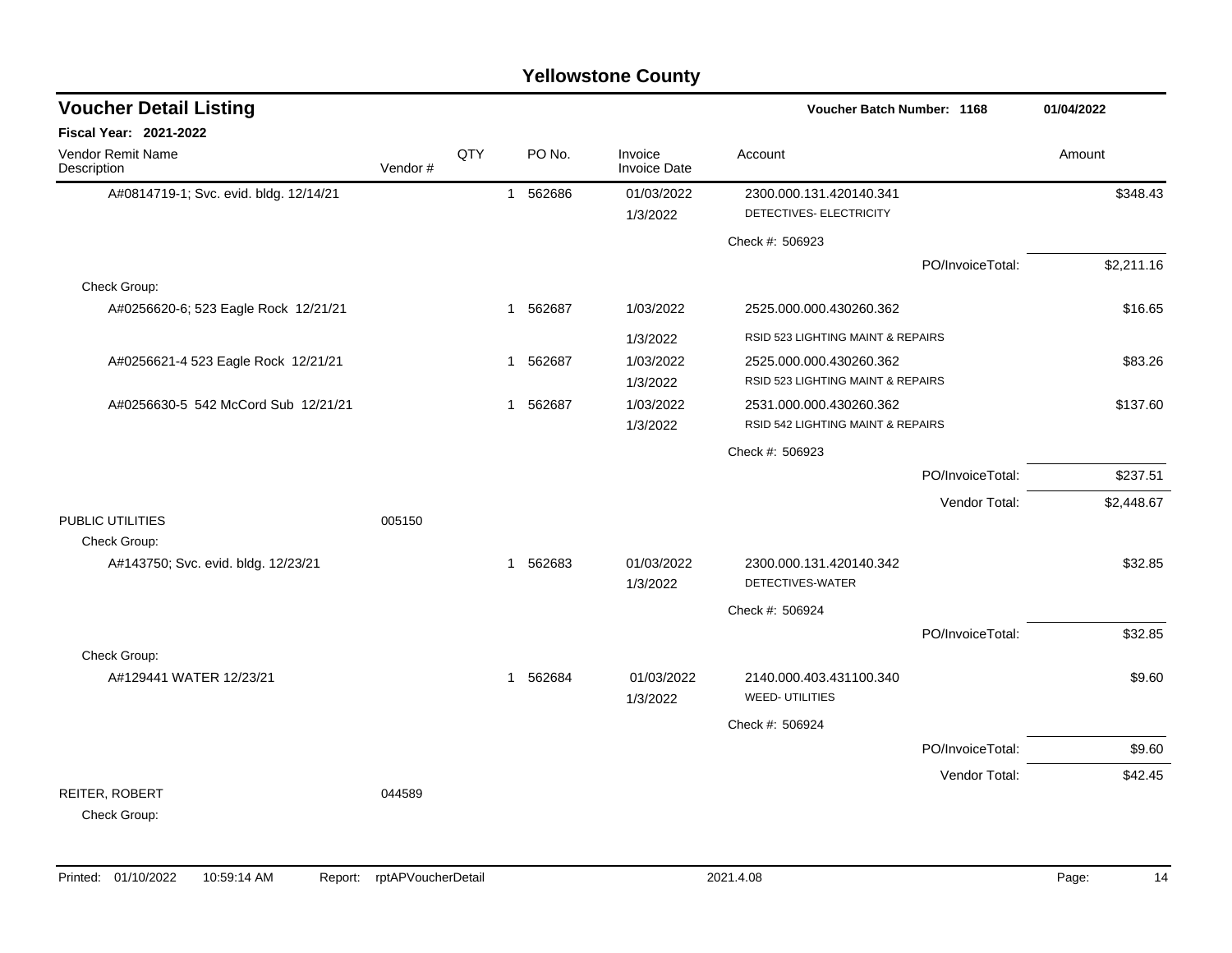| <b>Voucher Detail Listing</b>                                  |                    |     |              |          |                                | Voucher Batch Number: 1168                                          |                  | 01/04/2022  |
|----------------------------------------------------------------|--------------------|-----|--------------|----------|--------------------------------|---------------------------------------------------------------------|------------------|-------------|
| <b>Fiscal Year: 2021-2022</b>                                  |                    |     |              |          |                                |                                                                     |                  |             |
| Vendor Remit Name<br>Description                               | Vendor#            | QTY |              | PO No.   | Invoice<br><b>Invoice Date</b> | Account                                                             |                  | Amount      |
| DIRECTORS FEE 2021                                             |                    |     | $\mathbf{1}$ | 562664   | 12/30/2021<br>12/30/2021       | 7259.000.730.431200.362<br><b>HARLAN DRAIN- MAINT &amp; REPAIRS</b> |                  | \$200.00    |
|                                                                |                    |     |              |          |                                | Check #: 506925                                                     |                  |             |
|                                                                |                    |     |              |          |                                |                                                                     | PO/InvoiceTotal: | \$200.00    |
|                                                                |                    |     |              |          |                                |                                                                     | Vendor Total:    | \$200.00    |
| <b>REPUBLIC SERVICES #892</b>                                  |                    |     |              |          |                                |                                                                     |                  |             |
| Check Group:                                                   |                    |     |              |          |                                |                                                                     |                  |             |
| A#30892-0018795 #0892-000983993 12/28/21 Riverside<br>Cemetery |                    |     |              | 1 562698 | 01/03/2022                     | 1000.000.728.430901.398                                             |                  | \$73.87     |
|                                                                |                    |     |              |          | 1/3/2022                       | RIVERSIDE CEM-VARIABLE CONTRACT SERVICES                            |                  |             |
| A#308923556404 I#0892000985357 CUSTER CEM                      |                    |     | $\mathbf{1}$ | 562698   | 01/03/2022                     | 7301.000.725.430900.362                                             |                  | \$82.70     |
|                                                                |                    |     |              |          | 1/3/2022                       | <b>CUSTER CEM- MAINT &amp; REPAIRS</b>                              |                  |             |
|                                                                |                    |     |              |          |                                | Check #: 506926                                                     |                  |             |
|                                                                |                    |     |              |          |                                |                                                                     | PO/InvoiceTotal: | \$156.57    |
|                                                                |                    |     |              |          |                                |                                                                     | Vendor Total:    | \$156.57    |
| <b>RICK'S SPRINKER &amp; LAWN</b>                              |                    |     |              |          |                                |                                                                     |                  |             |
| Check Group:                                                   |                    |     |              |          |                                |                                                                     |                  |             |
| 1#17, DEC 4 & 7 & 15/21 SNOW REMOVAL                           |                    |     | 1            | 562680   | 01/03/2022                     | 2696.000.000.430200.362<br>RSID 776M ROAD MAINT & REPAIRS           |                  | \$1,800.00  |
|                                                                |                    |     |              |          | 1/3/2022                       |                                                                     |                  |             |
|                                                                |                    |     |              |          |                                | Check #: 506927                                                     |                  |             |
|                                                                |                    |     |              |          |                                |                                                                     | PO/InvoiceTotal: | \$1,800.00  |
| ROCKY MOUNTAIN BANK                                            |                    |     |              |          |                                |                                                                     | Vendor Total:    | \$1,800.00  |
| Check Group:                                                   |                    |     |              |          |                                |                                                                     |                  |             |
| I#5139401135; Principal 01/2022                                |                    |     | -1           | 562669   | 12/30/2021                     | 7218.000.719.420400.610                                             |                  | \$2,956.83  |
|                                                                |                    |     |              |          | 12/30/2021                     | BLUE CREEK FIRE SERV AREA- PRINCIPAL                                |                  |             |
| I#5139401135; Interest 01/2022                                 |                    |     | 1            | 562669   | 12/30/2021                     | 7218.000.719.420400.620                                             |                  | \$231.17    |
|                                                                |                    |     |              |          | 12/30/2021                     | BLUE CREEK FIRE SERV AREA- INTEREST                                 |                  |             |
|                                                                |                    |     |              |          |                                | Check #: 506928                                                     |                  |             |
|                                                                |                    |     |              |          |                                |                                                                     | PO/InvoiceTotal: | \$3,188.00  |
| Printed: 01/10/2022<br>10:59:14 AM                             | rptAPVoucherDetail |     |              |          |                                | 2021.4.08                                                           |                  | Page:<br>15 |
|                                                                | Report:            |     |              |          |                                |                                                                     |                  |             |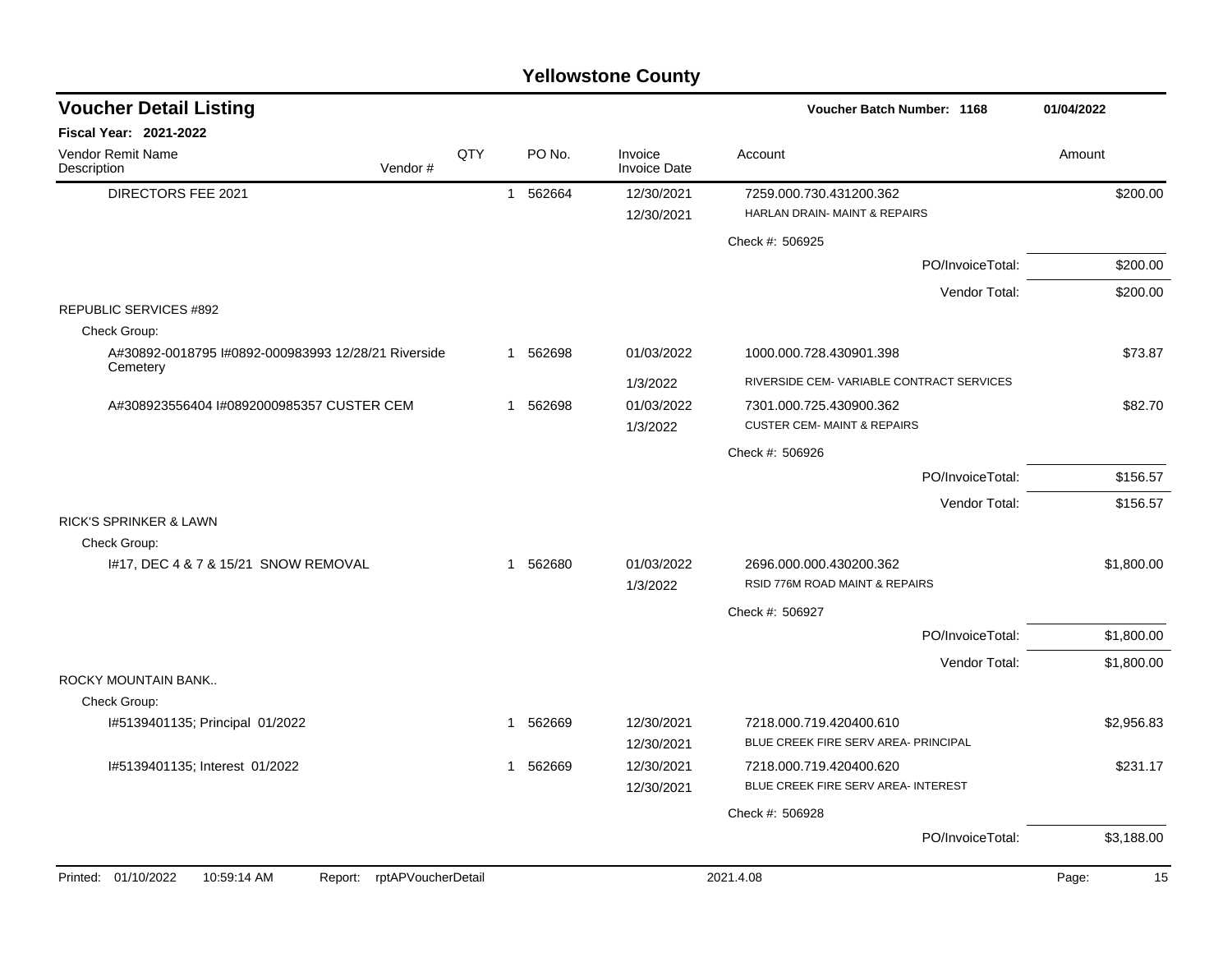| <b>Voucher Detail Listing</b>                                       |     |             |                                | Voucher Batch Number: 1168                                     | 01/04/2022  |
|---------------------------------------------------------------------|-----|-------------|--------------------------------|----------------------------------------------------------------|-------------|
| Fiscal Year: 2021-2022                                              |     |             |                                |                                                                |             |
| <b>Vendor Remit Name</b><br>Vendor#<br>Description                  | QTY | PO No.      | Invoice<br><b>Invoice Date</b> | Account                                                        | Amount      |
|                                                                     |     |             |                                | Vendor Total:                                                  | \$3,188.00  |
| ROTH CONCRETE LIFTING                                               |     |             |                                |                                                                |             |
| Check Group:                                                        |     |             |                                |                                                                |             |
| I#0506, DEC 5, 7, 15, SNOW PLOWING                                  |     | 1 562677    | 12/30/2021<br>12/30/2021       | 2623.000.000.430200.362<br>RSID 701M ROAD MAINT & REPAIRS      | \$1,350.00  |
|                                                                     |     |             |                                | Check #: 506929                                                |             |
|                                                                     |     |             |                                | PO/InvoiceTotal:                                               | \$1,350.00  |
|                                                                     |     |             |                                | Vendor Total:                                                  | \$1,350.00  |
| SAYE, PAULA                                                         |     |             |                                |                                                                |             |
| Check Group:                                                        |     |             |                                |                                                                |             |
| 12/28/2021; Pro Tem Services for Judge Walker - 1/2 Day             |     | 1 562678    | 12/30/2021                     | 1000.000.121.410340.357                                        | \$200.00    |
|                                                                     |     |             | 12/30/2021                     | JP- OTHER PROFESSIONAL SERVICES                                |             |
|                                                                     |     |             |                                | Check #: 506930                                                |             |
|                                                                     |     |             |                                | PO/InvoiceTotal:                                               | \$200.00    |
|                                                                     |     |             |                                | Vendor Total:                                                  | \$200.00    |
| SMITH, DAN & BARBARA                                                |     |             |                                |                                                                |             |
| Check Group:                                                        |     |             |                                |                                                                |             |
| 2021 RE COB JV REFUND                                               |     | 1 562707    | 01/03/2022<br>1/3/2022         | 7920.000.000.021100.000<br>REFUND REVOLVING DUE TO OTHER FUNDS | \$21.02     |
|                                                                     |     |             |                                | Check #: 506931                                                |             |
|                                                                     |     |             |                                | PO/InvoiceTotal:                                               | \$21.02     |
|                                                                     |     |             |                                |                                                                |             |
| THUESEN SPRINKLERS & LANDSCAPE                                      |     |             |                                | Vendor Total:                                                  | \$21.02     |
| Check Group:                                                        |     |             |                                |                                                                |             |
| I#2796, 12/09/21, SNOW PLOW                                         |     | 1 562676    | 12/30/2021                     | 2642.000.000.430200.362                                        | \$218.75    |
|                                                                     |     |             | 12/30/2021                     | RSID 720M ROAD MAINT & REPAIRS                                 |             |
| I#2823,12/29/2021, SNOW PLOW                                        |     | 562676<br>1 | 12/30/2021                     | 2642.000.000.430200.362                                        | \$218.75    |
|                                                                     |     |             | 12/30/2021                     | RSID 720M ROAD MAINT & REPAIRS                                 |             |
| I#2848,12/15/21, SNOW PLOW                                          |     | 1 562676    | 12/30/2021                     | 2699.803.000.430200.362                                        | \$500.00    |
|                                                                     |     |             | 12/30/2021                     | 803M INDIAN CLIFFS SUB ROAD MAINT & REPAIRS                    |             |
| Printed: 01/10/2022<br>10:59:14 AM<br>rptAPVoucherDetail<br>Report: |     |             |                                | 2021.4.08                                                      | Page:<br>16 |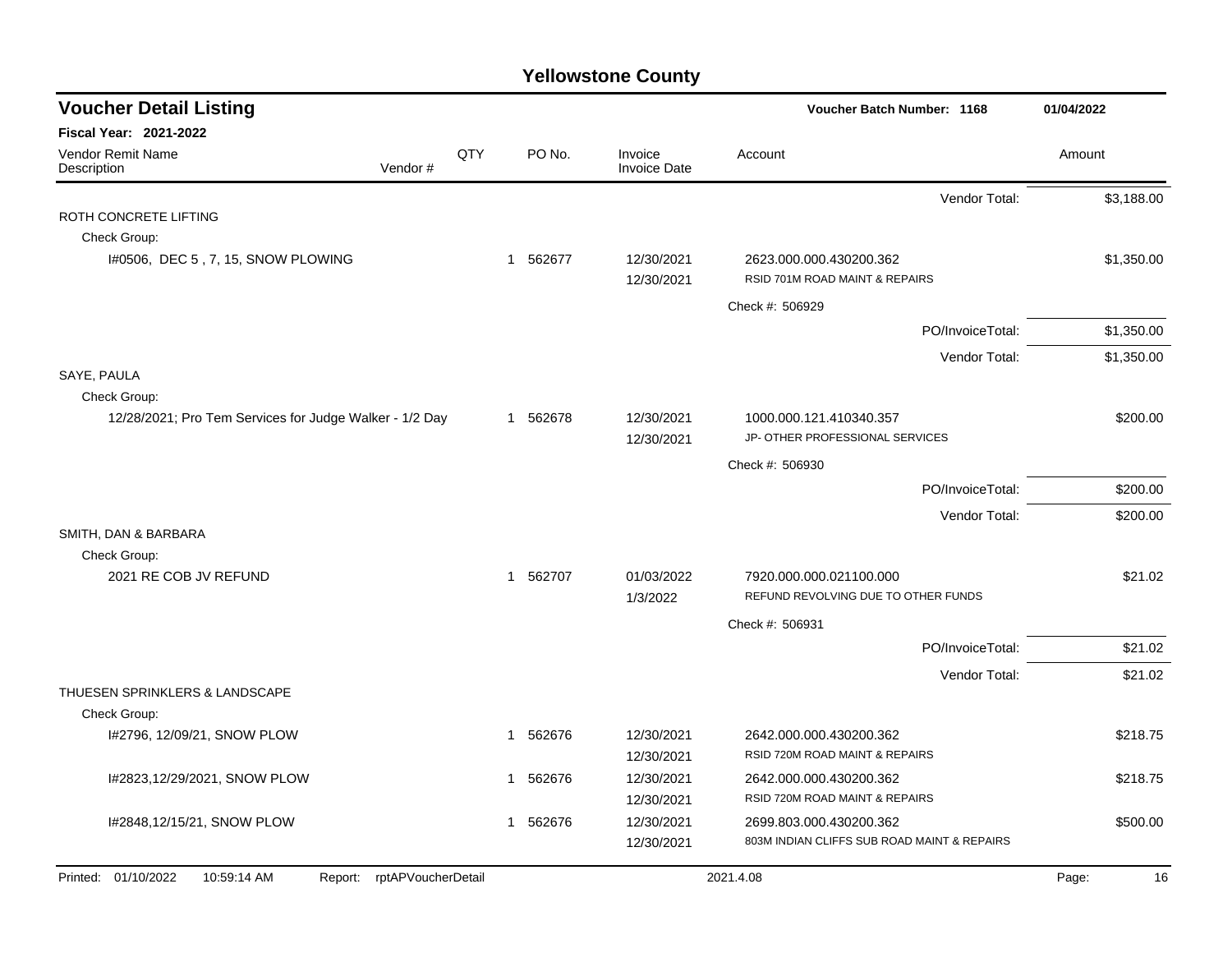| <b>Voucher Detail Listing</b>                   |                    |     |              |                                | Voucher Batch Number: 1168                                     |                  | 01/04/2022  |
|-------------------------------------------------|--------------------|-----|--------------|--------------------------------|----------------------------------------------------------------|------------------|-------------|
| <b>Fiscal Year: 2021-2022</b>                   |                    |     |              |                                |                                                                |                  |             |
| <b>Vendor Remit Name</b><br>Description         | Vendor#            | QTY | PO No.       | Invoice<br><b>Invoice Date</b> | Account                                                        |                  | Amount      |
|                                                 |                    |     |              |                                | Check #: 506932                                                |                  |             |
|                                                 |                    |     |              |                                |                                                                | PO/InvoiceTotal: | \$937.50    |
|                                                 |                    |     |              |                                |                                                                | Vendor Total:    | \$937.50    |
| TYLER-MCSHERRY, DARLA<br>Check Group:           |                    |     |              |                                |                                                                |                  |             |
| DECEMBER 2021 ADMIN                             |                    |     | 1 562691     | 01/03/2022<br>1/3/2022         | 2950.000.470.420190.397<br><b>DUI- FIXED CONTRACT SERVICES</b> |                  | \$2,000.00  |
|                                                 |                    |     |              |                                | Check #: 506933                                                |                  |             |
|                                                 |                    |     |              |                                |                                                                | PO/InvoiceTotal: | \$2,000.00  |
|                                                 |                    |     |              |                                |                                                                | Vendor Total:    | \$2,000.00  |
| <b>UPS</b>                                      | 046530             |     |              |                                |                                                                |                  |             |
| Check Group:<br>I#19526y511 POSTAGE 12/10/21    |                    |     | 1 562658     | 12/30/2021<br>12/30/2021       | 1000.000.199.411800.311<br>MISC-POSTAGE                        |                  | \$69.62     |
|                                                 |                    |     |              |                                | Check #: 506934                                                |                  |             |
|                                                 |                    |     |              |                                |                                                                | PO/InvoiceTotal: | \$69.62     |
|                                                 |                    |     |              |                                |                                                                | Vendor Total:    | \$69.62     |
| <b>US POST OFFICE</b><br>Check Group:           | 034503             |     |              |                                |                                                                |                  |             |
| BRM PERMIT FEE FOR 12 MONTHS                    |                    |     | 562663<br>-1 | 12/30/2021<br>12/30/2021       | 1000.000.199.411800.311<br>MISC-POSTAGE                        |                  | \$265.00    |
|                                                 |                    |     |              |                                | Check #: 506935                                                |                  |             |
|                                                 |                    |     |              |                                |                                                                | PO/InvoiceTotal: | \$265.00    |
|                                                 |                    |     |              |                                |                                                                | Vendor Total:    | \$265.00    |
| <b>VERITIV OPERATING COMPANY</b>                |                    |     |              |                                |                                                                |                  |             |
| Check Group:<br>#645-71464880 80 BOXES OF PAPER |                    |     | 562675<br>80 | 12/30/2021                     | 1000.000.000.015160.000                                        |                  | \$3,556.00  |
|                                                 |                    |     |              | 12/30/2021                     | <b>GENERAL INVENTORY STORES</b>                                |                  |             |
|                                                 |                    |     |              |                                | Check #: 506936                                                |                  |             |
|                                                 |                    |     |              |                                |                                                                |                  |             |
| Printed: 01/10/2022<br>10:59:14 AM<br>Report:   | rptAPVoucherDetail |     |              |                                | 2021.4.08                                                      |                  | 17<br>Page: |